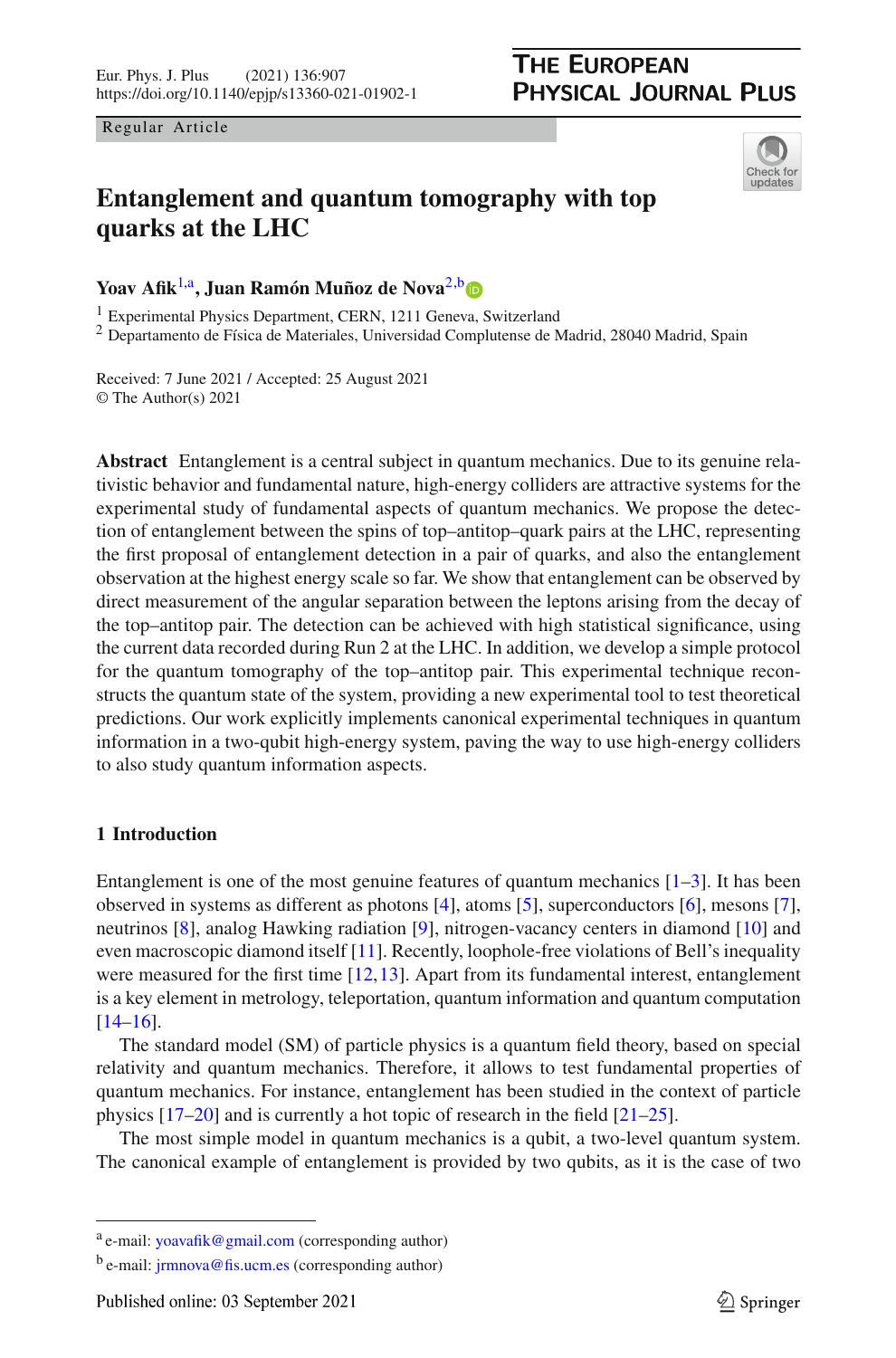spin-1/2 particles, where the entanglement is characterized by their spin correlations. At the LHC, the spin correlations between two particles can be extracted from the kinematical distributions of the products of their decay. Top quarks fulfill the requirements for spin correlations measurements [\[26\]](#page-21-3): They have a lifetime ( $\sim 10^{-25}$ s) which is shorter than the time scale for hadronization ( $\sim 10^{-23}$ s) and for spin decorrelation ( $\sim 10^{-21}$ s).

The framework of spin correlations between top quarks, originally developed in [\[27](#page-21-4)[–31\]](#page-21-5), is an intensive field of study by itself  $[32-36]$  $[32-36]$ . Measurements of the top–antitop  $(tt)$  spin correlations have been provided by the D0 and CDF collaborations at the Tevatron with proton–antiproton ( $p\bar{p}$ ) interactions [\[37](#page-21-8)[–41\]](#page-21-9), and by the ATLAS and CMS collaborations at the LHC with proton–proton (*pp*) interactions [\[42](#page-21-10)[–51](#page-22-0)]. However, so far, no link between top spin correlations and entanglement has been discussed at the literature.

We present here the first study of spin entanglement between top quarks and show that the entanglement between the spins of a  $t\bar{t}$  pair can be detected at the LHC, which represents the first proposal of detection of entanglement between a pair of quarks. The entanglement can be directly measured from the angular separation of the  $t\bar{t}$  lepton decay products, a measurable observable in experiments [\[51\]](#page-22-0), with high statistical significance and using currently recorded data by Run 2 at the LHC. However, due to the nature of  $t\bar{t}$  production, the observation is far from trivial, and it can only be performed within a restricted region of phase space with the help of a dedicated analysis. In addition to the intrinsic value of testing entanglement for the first time in a new scenario, our work suggests a new perspective within the well-established subject of top spin correlations.

Furthermore, we develop a simple experimental protocol for the quantum tomography (i.e., the reconstruction of the quantum state) of the  $t\bar{t}$  pair, which involves similar observables to those in current measurements of top spin correlations [\[51](#page-22-0)] and extends previous theoretical work on quantum tomography in high-energy physics [\[52\]](#page-22-1). The quantum tomography of the  $t\bar{t}$  pair goes beyond the entanglement detection and provides a new experimental platform to test theoretical predictions since it gives full access to the quantum state, which contains all the information about a system. For instance, one can try to measure possible effects arising from new physics beyond the standard model that modify the quantum state of the  $t\bar{t}$  pair.

Our proposal implements canonical quantum information techniques in a two-qubit system at the LHC. Thus, although top quarks are not useful for information transmission due to their short lifetime, the present work paves the way for the study of quantum information aspects at high-energy colliders. Due to its genuine relativistic behavior and fundamental nature, the high-energy physics environment is particularly interesting for the study of quantum information and other elemental topics in quantum mechanics. For instance, relativistic effects are expected to play a key role in quantum information and, especially, in the nature of entanglement itself [\[53](#page-22-2)[–57\]](#page-22-3). Indeed, our work proposes the highest-energy entanglement detection and quantum tomography protocol ever made.

The paper is arranged as follows. Section [2](#page-2-0) discusses in detail the general framework upon we build the results of this work. Section  $\frac{3}{3}$  $\frac{3}{3}$  $\frac{3}{3}$  studies entanglement in  $t\bar{t}$  production. Section  $\frac{4}{3}$  $\frac{4}{3}$  $\frac{4}{3}$ characterizes, with the help of the previous results, the presence of entanglement in the total quantum state of a  $t\bar{t}$  pair produced at the LHC. Section  $5$  proposes an experimental scheme for the implementation of the quantum tomography of the  $t\bar{t}$  pair. Section [6](#page-11-0) assesses the experimental detection of entanglement and its statistical significance at the LHC. Section [7](#page-13-0) provides conclusions and outlook. Technical details are presented in the appendix.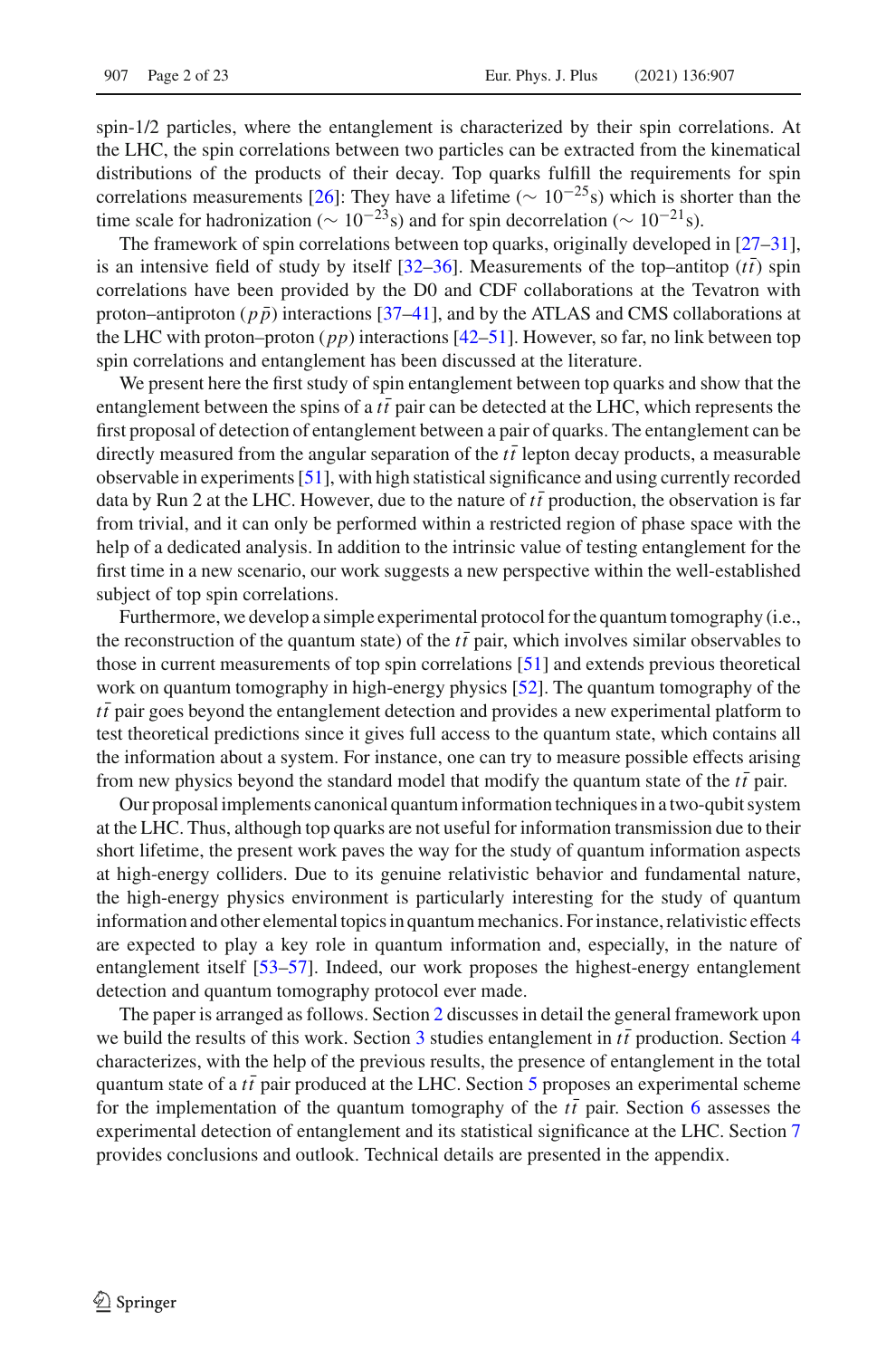#### <span id="page-2-2"></span><span id="page-2-0"></span>**2 General framework**

#### 2.1 Spin-1/2 bipartite systems

A quantum state is described in general by a density matrix  $\rho$ , a nonnegative operator in a Hilbert space satisfying  $tr(\rho) = 1$ . The expectation value of a certain observable O in that quantum state is obtained as  $\langle O \rangle = \text{tr}(O \rho)$ . For a bipartite Hilbert space  $H$  formed by the direct product of two sub-systems *a*, *b*,  $\mathcal{H} = \mathcal{H}_a \otimes \mathcal{H}_b$ , a quantum state is said to be separable if it can be written as

$$
\rho = \sum_{n} p_n \rho_n^a \otimes \rho_n^b, \sum_{n} p_n = 1, p_n \ge 0,
$$
\n(1)

where  $\rho_n^{a,b}$  are quantum states in the sub-systems *a*, *b*. Any classically correlated state in  $H$ can be put in this form [\[58\]](#page-22-4). A state that is non-separable is called entangled and hence it is a non-classical state.

The canonical case of a bipartite system is the Hilbert space formed by two qubits, of dimension 2  $\times$  2, where the most general form for a density matrix  $\rho$  describing a quantum state in *H* is

<span id="page-2-1"></span>
$$
\rho = \frac{I_4 + \sum_i \left( B_i^+ \sigma^i \otimes I_2 + B_i^- I_2 \otimes \sigma^i \right) + \sum_{i,j} C_{ij} \sigma^i \otimes \sigma^j}{4} \tag{2}
$$

with *i*,  $j = 1, 2, 3, I_n$  the  $n \times n$  identity matrix and  $\sigma^i$  the corresponding Pauli matrices. Thus, a general quantum state in a Hilbert space of dimension  $2 \times 2$  is determined by 15 parameters,  $B_i^{\pm}$ ,  $C_{ij}$ . Specifically, in the case of two spin-1/2 particles, the vectors  $\mathbf{B}^{\pm}$  characterize the individual spin polarization of each particle,  $B_i^+ = \langle \sigma^i \otimes I_2 \rangle$ ,  $B_i^- = \langle I_2 \otimes \sigma^i \rangle$ , while the correlation matrix **C** characterizes the spin correlations between the particles,  $C_{ij} = \langle \sigma^i \otimes \sigma^j \rangle$ . As a result, by measuring all these 15 expectation values,  $\langle \sigma^i \otimes I_2 \rangle$ ,  $\langle I_2 \otimes \sigma^i \rangle$ ,  $\langle \sigma^i \otimes \sigma^j \rangle$ , one can experimentally reconstruct the quantum state of the two qubits. This simple idea is the basis of quantum tomography.

An important criterion for signaling entanglement in bipartite systems is the Peres– Horodecki criterion [\[59](#page-22-5)[,60\]](#page-22-6). The criterion is simply based on the observation that if  $\rho$  is separable, the state resulting from taking the partial transpose in, for instance, the second sub-system,

$$
\rho^{T_2} = \sum_n p_n \rho_n^a \otimes \left(\rho_n^b\right)^T,\tag{3}
$$

should be also a physical state, i.e., a nonnegative operator with unit trace. Therefore, if  $\rho^{T_2}$ is not nonnegative, the state is entangled. The Peres–Horodecki criterion is also a necessary condition for entanglement in bipartite systems of dimension  $2 \times 2$ .

A more quantitative measurement of the degree of entanglement is provided by the concurrence  $C[\rho]$ , which is a function of the quantum state that is related to the entanglement of formation [\[61\]](#page-22-7). Specifically,

<span id="page-2-3"></span>
$$
C[\rho] \equiv \max(0, \lambda_1 - \lambda_2 - \lambda_3 - \lambda_4) \tag{4}
$$

where  $\lambda_i$  are the eigenvalues, ordered in decreasing magnitude, of the matrix  $\mathcal{C}(\rho)$  =  $\sqrt{}$ here  $\lambda_i$  are the eigenvalues, ordered in decreasing magnitude, of the matrix  $C(\rho) = \sqrt{\rho} \tilde{\rho} \sqrt{\rho}$ , with  $\tilde{\rho} = (\sigma_2 \otimes \sigma_2) \rho^* (\sigma_2 \otimes \sigma_2)$  and  $\rho^*$  is the complex conjugate of the density matrix in the usual spin basis of  $\sigma_3$ . The concurrence satisfies  $0 \le C[\rho] \le 1$ , with a quantum state being entangled if and only if  $C[\rho] > 0$ . Therefore, states satisfying  $C[\rho] = 1$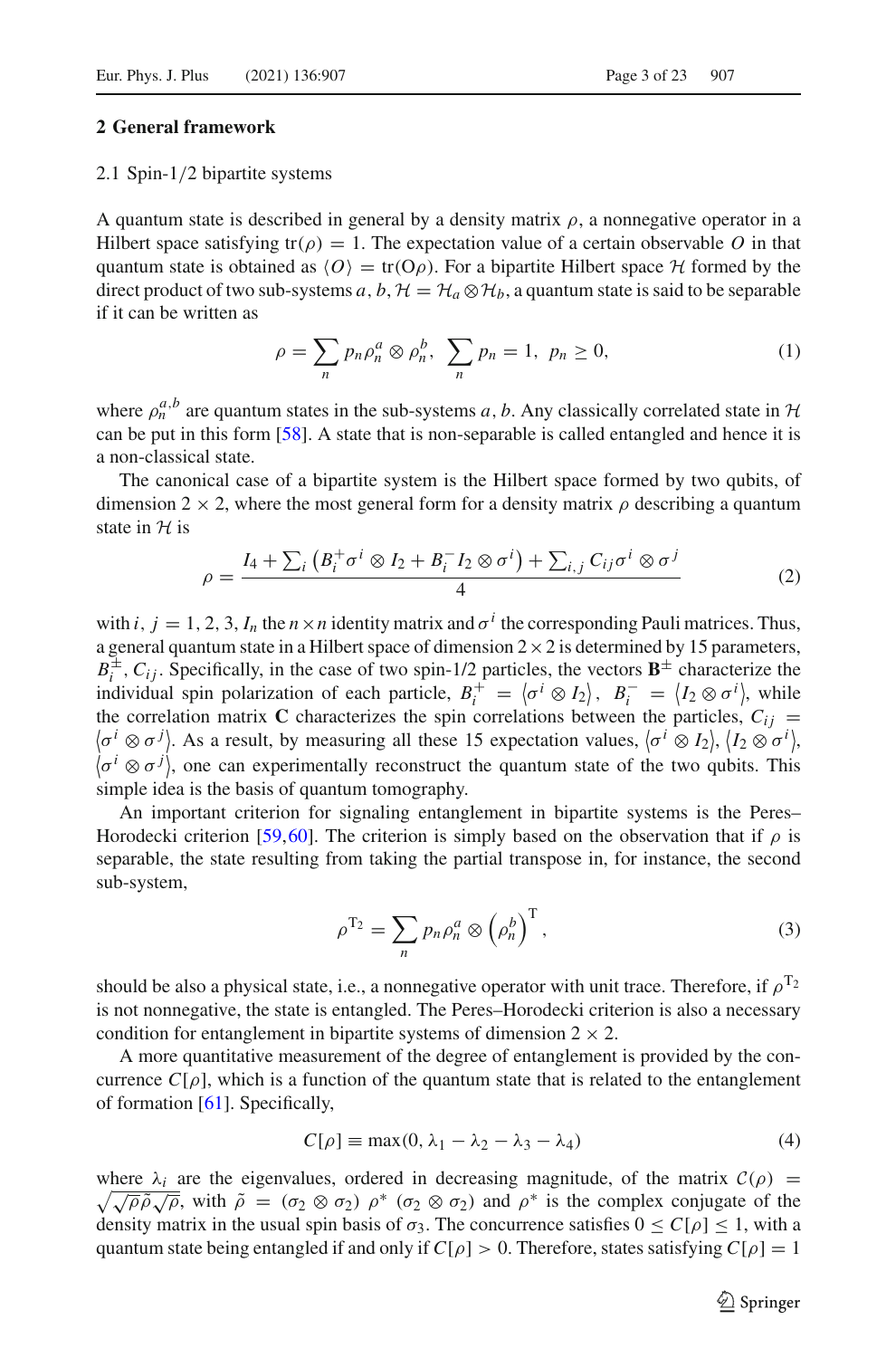<span id="page-3-0"></span>**Fig. 1** Representative Feynman diagrams for a  $t\bar{t}$  production via the SM



are maximally entangled. We refer the reader to "Appendix  $A$ " for the derivation of some useful results, based on these entanglement criteria, used throughout this work.

## 2.2  $t\bar{t}$  production

An example of a two-qubit system is provided by a pair of quarks, which are spin-1/2 particles, as it is the case of a  $t\bar{t}$  pair. At the LHC, a  $t\bar{t}$  pair arises from  $pp$  collisions at high energies. A proton consists of quarks (spin-1/2 fermions) and gluons (massless spin-1 bosons), which are indistinctively denoted as partons [\[62](#page-22-8),[63\]](#page-22-9). The composition of the proton is modeled by the so-called parton distribution function (PDF), which determines the density of each parton in the proton by the momentum transfer.

Interactions between these partons through quantum chromodynamics (QCD) give rise to a  $t\bar{t}$  pair. For instance, a  $t\bar{t}$  pair can arise from the interaction between a light quark and antiquark  $(q\bar{q})$ , or between a pair of gluons (*gg*),

<span id="page-3-1"></span>
$$
q + \bar{q} \to t + \bar{t},
$$
  
\n
$$
g + g \to t + \bar{t}.
$$
\n(5)

Representative Feynman diagrams for these processes are presented in Fig. [1.](#page-3-0)

Kinematically, the production of a  $t\bar{t}$  pair is described by the invariant mass  $M_{t\bar{t}}$  and the top direction  $\hat{k}$  in the center-of-mass (CM) frame. Specifically, in this frame the top and antitop relativistic momenta are  $k_t^{\mu} = (k_t^0, \mathbf{k}), k_{\bar{t}}^{\mu}$  $t_i^{\mu} = (k_i^0, -\mathbf{k})$ , satisfying the invariant dispersion relation  $k_t^2 \equiv k_t^{\mu} k_{\mu t} = m_t^2$ , and similar for the antitop  $k_t^2 = k_t^2 = m_t^2$ . The invariant mass is defined from these momenta as

$$
M_{t\bar{t}}^2 \equiv s_{t\bar{t}} = (k_t + k_{\bar{t}})^2,\tag{6}
$$

with  $s_{t\bar{t}}$  the usual Mandelstam variable. In the CM frame, this gives  $M_{t\bar{t}}^2 = 4(k_t^0)^2$  =  $4(m_t^2 + \mathbf{k}^2)$ . By relating the top momentum to its velocity  $\beta$  by  $|\mathbf{k}| = m_t \beta / \sqrt{1 - \beta^2}$ , we get

$$
\beta = \sqrt{1 - 4m_t^2/M_{t\bar{t}}^2},\tag{7}
$$

from where we immediately see that threshold production ( $\beta = 0$ ) corresponds to  $M_{t\bar{t}} =$  $2m_t \approx 346 \text{ GeV}$ , the minimum energy possible for a  $t\bar{t}$  pair.

While the kinematics of the  $t\bar{t}$  pair are determined by the variables ( $M_{t\bar{t}}$ , *k*), their spins for a fixed production process are characterized by the so-called production spin density matrix  $R(M_{t\bar{t}}, \bar{k})$  [\[28](#page-21-11)], whose most general form is similar to that of [\(2\)](#page-2-1),

$$
R = \tilde{A}I_4 + \sum_{i} \left( \tilde{B}_i^+ \sigma^i \otimes I_2 + \tilde{B}_i^- I_2 \otimes \sigma^i \right) + \sum_{i,j} \tilde{C}_{ij} \sigma^i \otimes \sigma^j \tag{8}
$$

where the first/second spin subspace corresponds to the top/antitop, respectively. We note that the production spin density matrix is characterized by 16 parameters,  $A, B_i^{\pm}, C_{ij}$ , one more than in [\(2\)](#page-2-1). This is because the matrix *R* is not properly normalized since  $tr(R) = 4\tilde{A}$ ,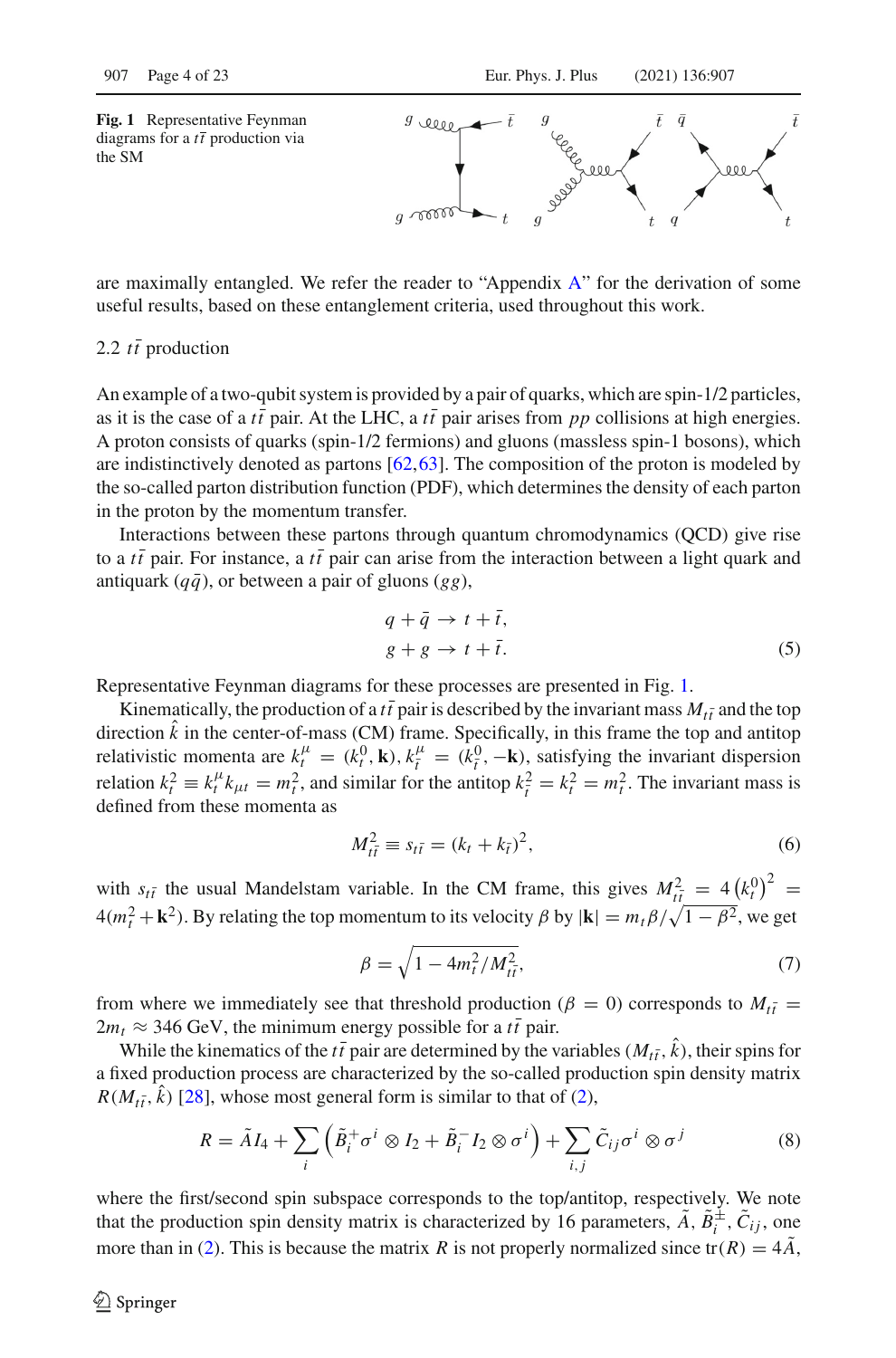with *A* determining the differential cross section for  $t\bar{t}$  production at fixed energy and top direction,

$$
\frac{\mathrm{d}\sigma}{\mathrm{d}\Omega \mathrm{d}M_{t\bar{t}}} = \frac{\alpha_s^2 \beta}{M_{t\bar{t}}^2} \tilde{A}(M_{t\bar{t}}, \hat{k}) \tag{9}
$$

 $\Omega$  being the solid angle associated with  $\hat{k}$  and  $\alpha_s \approx 0.118$  the strong coupling constant.

The proper spin density matrix  $\rho(M_{t\bar{t}}, k)$  of [\(2\)](#page-2-1) and the actual spin polarizations  $B_i^{\pm}$  and spin correlations  $C_{ij}$  of the *tt* pair are simply computed by normalizing  $R$ ,

$$
\rho = \frac{R}{\text{tr}(R)} = \frac{R}{4\tilde{A}}, \ B_i^{\pm} = \frac{\tilde{B}_i^{\pm}}{\tilde{A}}, \ C_{ij} = \frac{\tilde{C}_{ij}}{\tilde{A}}.
$$
 (10)

With the help of the production spin density matrix, the expectation value of any observable in a selected region  $\Pi$  of the phase space  $(M_{t\bar{t}}, k)$  is obtained by integration as [\[29](#page-21-12)[,34\]](#page-21-13)

$$
\langle O \rangle = \frac{\int_{\Pi} d\Omega dM_{t\bar{t}} \frac{\alpha_s^2 \beta}{M_{t\bar{t}}^2} \text{tr}(OR)}{\int_{\Pi} d\Omega dM_{t\bar{t}} \frac{\alpha_s^2 \beta}{M_{t\bar{t}}^2} \text{tr}(R)}.
$$
(11)

In terms of the proper spin density matrices  $\rho(M_{t\bar{t}}, k)$ , the above equation simply reads

<span id="page-4-0"></span>
$$
\langle O \rangle = \int_{\Pi} dM_{t\bar{t}} d\Omega \ p(M_{t\bar{t}}, \hat{k}) \langle O \rangle_{\rho}, \qquad (12)
$$

with  $\langle O \rangle_{\rho} \equiv \text{tr}[O \rho(M_{t\bar{t}}, k)]$  and

$$
p(M_{t\bar{t}}, \hat{k}) = \frac{1}{\sigma_{\Pi}} \frac{d\sigma}{d\Omega dM_{t\bar{t}}}
$$

$$
\sigma_{\Pi} \equiv \int_{\Pi} d\Omega dM_{t\bar{t}} \frac{d\sigma}{d\Omega dM_{t\bar{t}}}.
$$
(13)

The expectation value in  $(12)$  can be then intuitively understood as the sum of the expectation values of the observable O evaluated in all possible quantum states of the  $t\bar{t}$  pair in the region  $\Pi$ , with  $p(M_{t\bar{t}}, k)$  the probability of a given production process, proportional to the corresponding differential cross section. The description of the quantum state of the  $t\bar{t}$  pair in terms of a density matrix instead of a wave function arises quite naturally in colliders: Since internal degrees of freedom of the initial state (such as spin or color) cannot be controlled, the quantum state of the produced  $t\bar{t}$  pair is described by an incoherent mixture resulting from the average over all possible initial states.

In the same fashion of [\(12\)](#page-4-0), we can define the total quantum state of the  $t\bar{t}$  pair in  $\Pi$  as

<span id="page-4-1"></span>
$$
\rho_{\Pi} \equiv \int_{\Pi} dM_{t\bar{t}} d\Omega \ p(M_{t\bar{t}}, \hat{k}) \rho(M_{t\bar{t}}, \hat{k}). \tag{14}
$$

As a two-qubit quantum state,  $\rho_{\Pi}$  is determined by its coefficients  $B_i^{\pm}$ ,  $C_{ij}$ . The motivation for considering  $\rho_{\Pi}$  is that, as explained in Sect. [5,](#page-10-0) its spin polarizations and spin correlations can be extracted from measurements of accessible observables and hence, its quantum tomography can be implemented.

For the theoretical computation of  $\rho_{\Pi}$ , we use QCD perturbation theory at leading order (LO). Higher-order corrections are expected to be small [\[31](#page-21-5)], while the physical picture at LO is simpler and neater, and the final results and conclusions still hold in the general case, as shown in Sect. [6.](#page-11-0)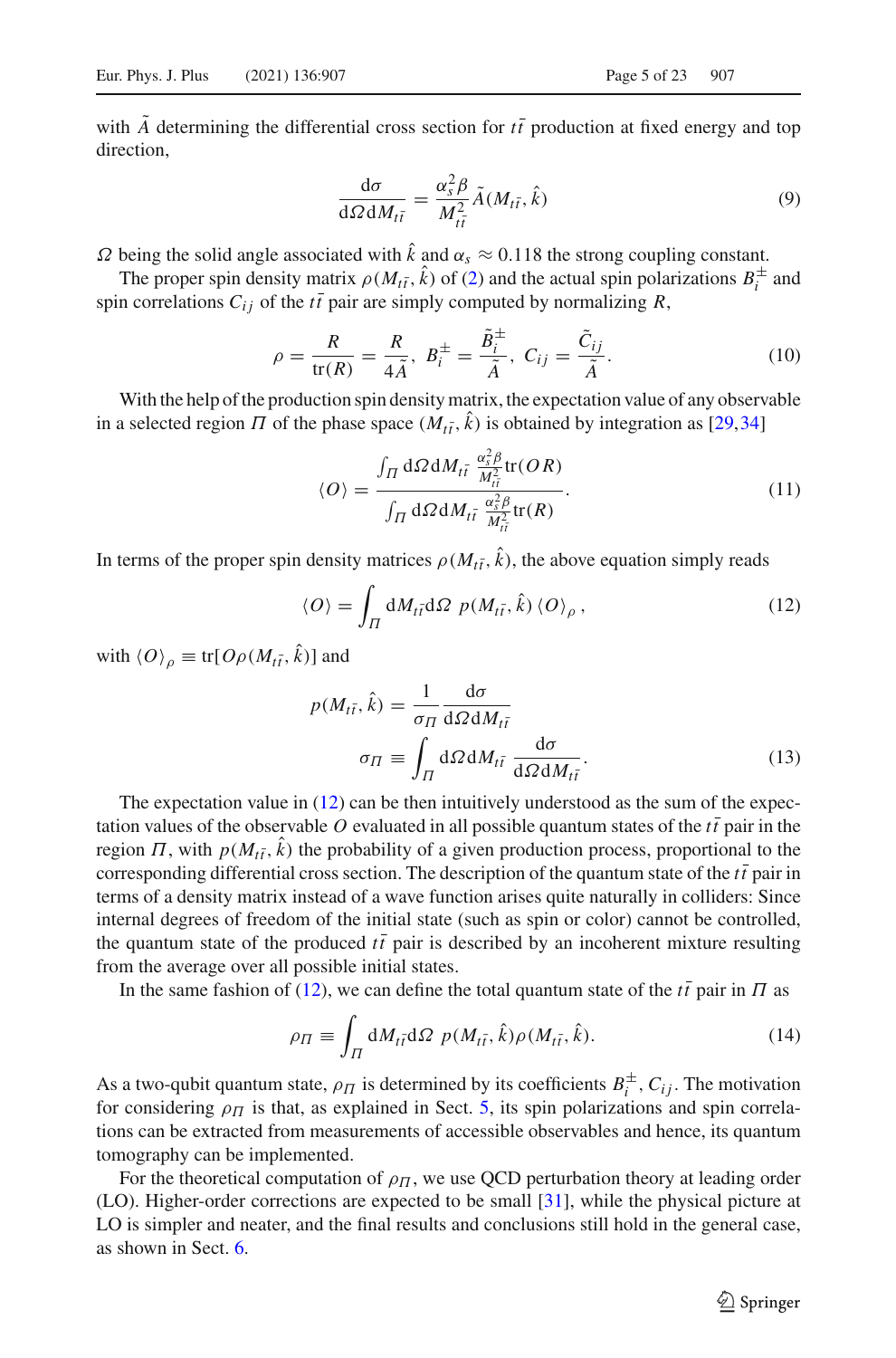

<span id="page-5-0"></span>**Fig. 2** Different orthonormal basis in the CM frame considered in this work. Left: helicity basis. Right: beam basis

At LO, only two initial states can produce a *tt* pair, which are precisely those described by [\(5\)](#page-3-1): a  $q\bar{q}$  pair or a *gg* pair. For fixed energy and top direction in the CM frame, each initial state  $I = q\bar{q}$ , *gg* gives rise to a different quantum state for the *tt* pair, characterized by a production spin density matrix  $R^I(M_{t\bar{t}}, \hat{k})$ . The production spin density matrix *R* for the total production process from *pp* collisions is computed in terms of each partonic counterpart *R<sup>I</sup>* as

<span id="page-5-3"></span>
$$
R(M_{t\bar{t}},\hat{k}) = \sum_{I=q\bar{q},gg} L^{I}(M_{t\bar{t}})R^{I}(M_{t\bar{t}},\hat{k})
$$
\n(15)

with  $L^I(M_{t\bar{t}})$  the so-called luminosity function, which accounts for the incidence of each initial partonic state  $I = q\bar{q}$ , *gg* in the total process (see [\[29\]](#page-21-12) for the precise definition of the luminosity function in terms of PDF). They are numerically computed by using the NNPDF30LO PDF set [\[64\]](#page-22-10). In order to make sure the PDF set choice has a negligible impact on our calculations, we have examined other PDF sets as well. In particular, we have also used the CT10 [\[65](#page-22-11)] and the MSTW 2008 [\[66\]](#page-22-12) PDF sets, obtaining similar results.

By using the expression of  $\rho^I$  in terms of  $R^I$ ,  $\rho^I = R^I/4A^I$ , we arrive at

<span id="page-5-1"></span>
$$
\rho(M_{t\bar{t}},\hat{k}) = \sum_{I=q\bar{q},gg} w_I(M_{t\bar{t}},\hat{k})\rho^I(M_{t\bar{t}},\hat{k}),
$$
\n(16)

finding that the probabilities  $w_I$  are computed from the luminosities as

<span id="page-5-2"></span>
$$
w_I(M_{t\bar{t}},\hat{k}) = \frac{L^I(M_{t\bar{t}})\tilde{A}^I(M_{t\bar{t}},\hat{k})}{\sum_j L^J(M_{t\bar{t}})\tilde{A}^J(M_{t\bar{t}},\hat{k})}.
$$
(17)

The spin polarizations and correlations characterizing the production spin density matrices  $R^I(M_{t\bar{t}}, \hat{k})$  are computed in an orthonormal basis in the CM frame, the so-called helicity basis  $[35]$  { $\hat{k}$ ,  $\hat{n}$ ,  $\hat{r}$ }, with  $\hat{r} = (\hat{p} - \cos \Theta \hat{k}) / \sin \Theta$  and  $\hat{n} = \hat{r} \times \hat{k}$ ,  $\hat{p}$  being the unitary vector in the direction of the proton beam and  $\Theta$  the production angle with respect to the beam line,  $\cos \Theta = k \cdot \hat{p}$ . A schematic representation of this basis is provided in left Fig. [2.](#page-5-0)

The production spin density matrix and all its coefficients are only functions of  $\beta$  and  $\cos \Theta$ . Specifically, in the SM, the correlation matrix  $C_{ij}$  is symmetric and  $B_i^+ = B_i^-$ . Furthermore, at LO, the net polarizations vanish,  $B_i^{\pm} = 0$ , and the spin in the *n*-axis is uncorrelated to the spin in the remaining directions,  $\tilde{C}_{nr} = \tilde{C}_{nk} = 0$ . Thus, at LO, only 5 parameters are needed to characterize the production spin density matrix:  $\tilde{A}$ ,  $\tilde{C}_{kk}$ ,  $\tilde{C}_{nn}$ ,  $\tilde{C}_{rr}$ ,  $\tilde{C}_{kr}$ . The values of these coefficients can be obtained analytically for each  $R<sup>I</sup>$  and are listed in "Appendix [B"](#page-2-0), where the procedure to compute the production spin density matrix *R* and the associated density matrices is also summarized.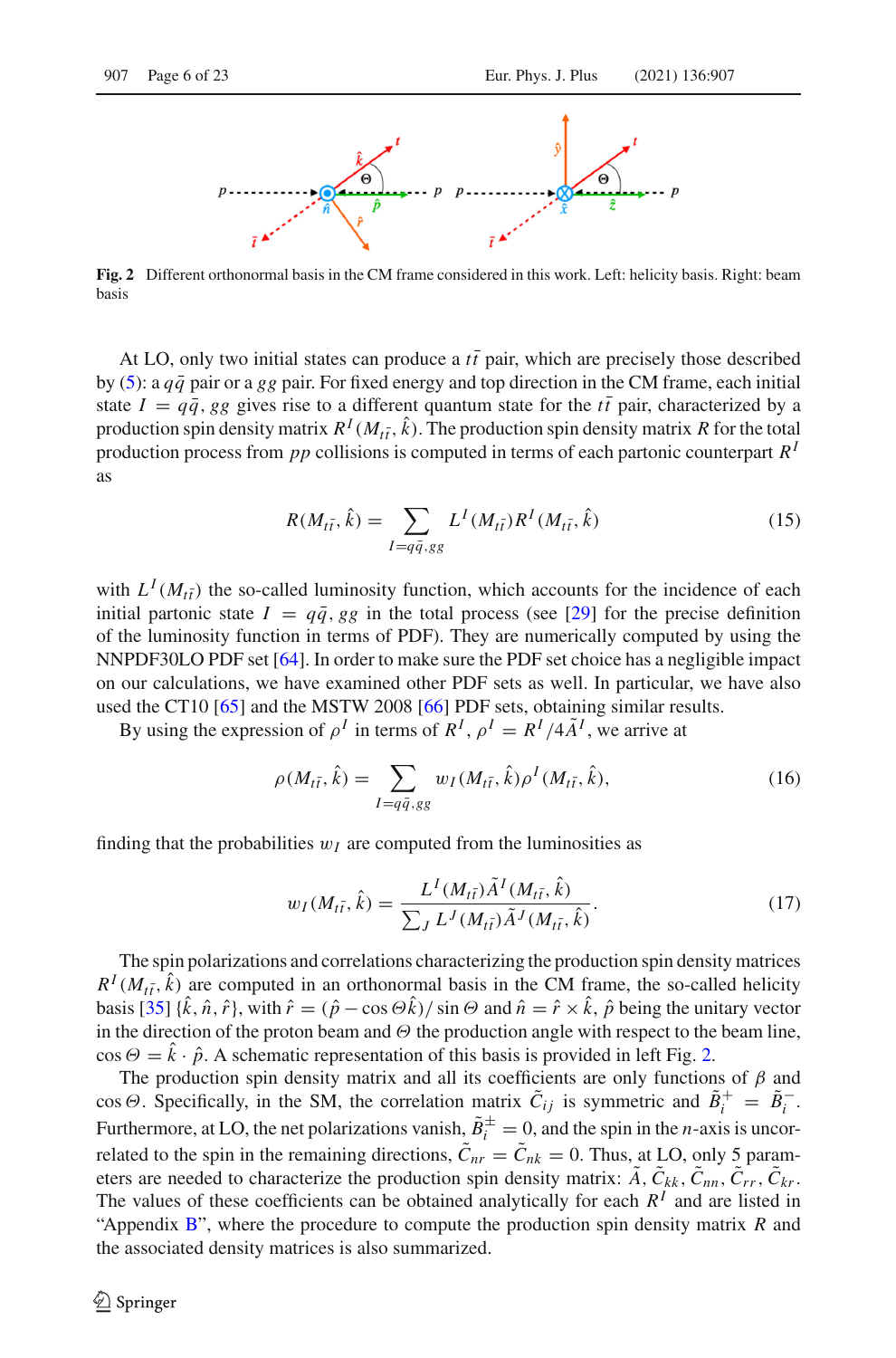

<span id="page-6-1"></span>**Fig. 3** Entanglement as a function of the invariant mass  $M_{t\bar{t}}$  and the production angle Θ in the  $t\bar{t}$  CM frame. All plots are symmetric under the transformation  $\Theta \to \pi - \Theta$ . Upper row: concurrence of the spin density matrix  $\rho^I(M_{t\bar{t}}, \hat{k})$  of the *tt* pair resulting from the initial state  $I = q\bar{q}$ , *gg*. **a** *gg*  $\rightarrow t\bar{t}$ . Black lines represent the boundaries between separability and entanglement. **b**  $q\bar{q} \to t\bar{t}$ . Lower row:  $t\bar{t}$  production at the LHC for *pp* collisions at √*s* = 13 TeV. Black lines represent the boundaries between separability and entanglement. **c** Concurrence of the spin density matrix  $\rho(M_{t\bar{t}}, \hat{k})$ . **d** Differential cross section  $\frac{d\sigma}{dM_{t\bar{t}}d\Theta} = 2\pi \sin \Theta \frac{d\sigma}{dM_{t\bar{t}}d\Omega}$ in units of pb/GeV rad

### <span id="page-6-0"></span>**3** Entanglement in *tt* production

Based on the definition of separability, if all sub-states  $\rho(M_{t\bar{t}}, k)$  are separable, the total quantum state of  $(14)$  is also separable. The first natural step is then searching entanglement in the density matrices  $\rho(M_{t\bar{t}}, k)$ , describing the quantum state of the  $t\bar{t}$  pair for fixed energy and top direction in the CM frame. Since  $\rho(M_{t\bar{t}}, k)$  describes the spin quantum state of a pair of particles with well-defined momentum, its spin entanglement is a Lorentz invariant quantity [\[53](#page-22-2)[,54\]](#page-22-13).

At LO, the density matrices  $\rho(M_{t\bar{t}}, k)$  are unpolarized and their correlation matrix is symmetric. By invoking the Peres–Horodecki criterion and applying the results of "Appendix [A"](#page-0-1), we find that

$$
\Delta \equiv -C_{nn} + |C_{kk} + C_{rr}| - 1 > 0 \tag{18}
$$

is a necessary and sufficient condition for the presence of entanglement, with the concurrence simply given by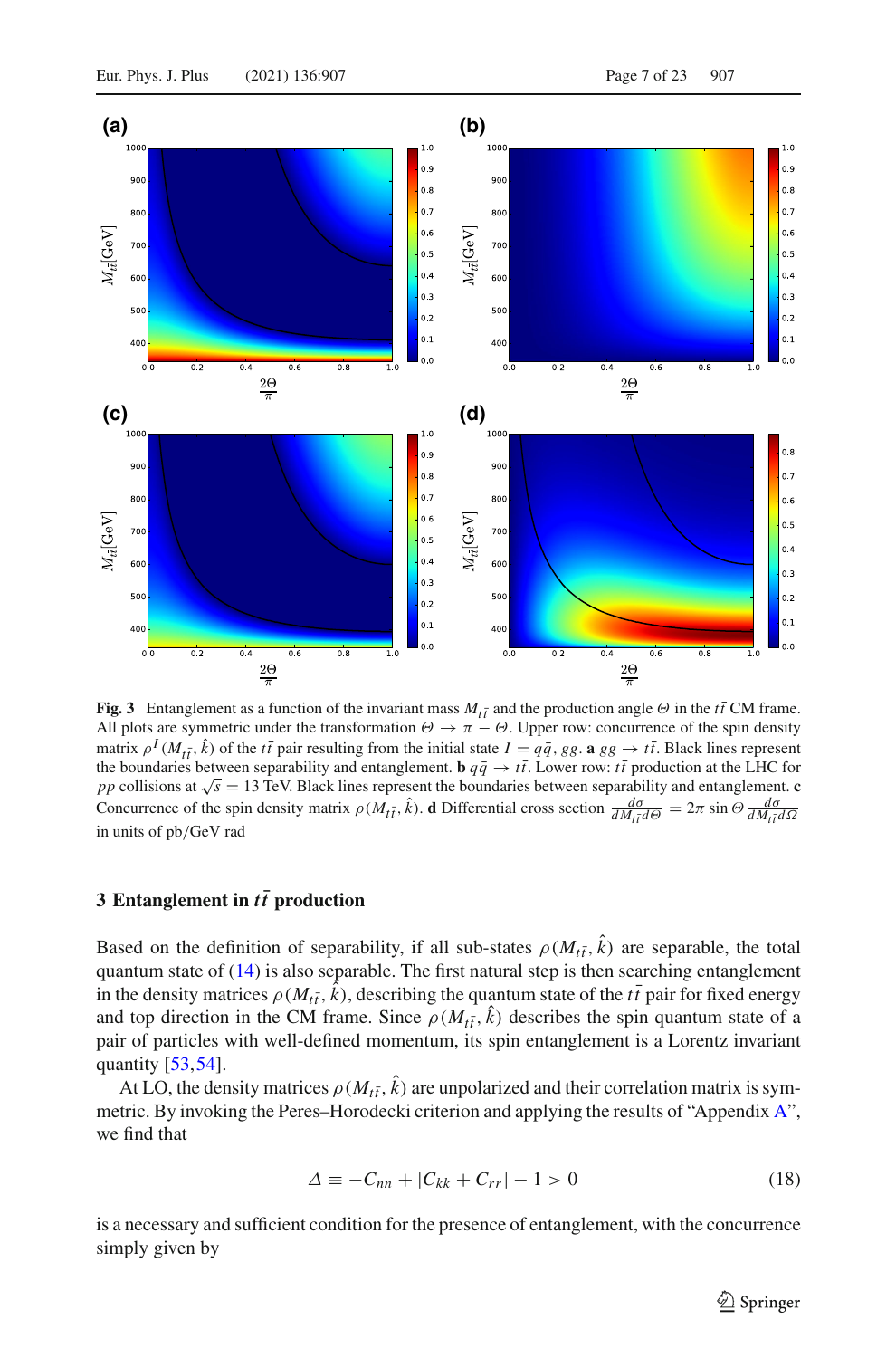$$
C[\rho] = \frac{\max(\Delta, 0)}{2}.
$$
 (19)

Previous approaches for signaling entanglement in high-energy physics based on the entanglement entropy [\[22,](#page-21-15)[52](#page-22-1)[,67\]](#page-22-14) are not useful here since they are only valid for pure states. In terms of the partonic sub-states  $\rho^I(M_{t\bar{t}}, \hat{k})$ , similar quantities  $\Delta^I$  are defined. Specifically, for gluon fusion, we obtain

$$
\Delta^{gg} = \frac{2 - 4\beta^2 (1 + \sin^2 \Theta) + 2\beta^4 (1 + \sin^4 \Theta)}{1 + 2\beta^2 \sin^2 \Theta - \beta^4 (1 + \sin^4 \Theta)}
$$
(20)

if  $\beta^2(1 + \sin^2 \Theta) < 1$ , while

$$
\Delta^{gg} = \frac{2\beta^4 (1 + \sin^4 \Theta) - 2}{1 + 2\beta^2 \sin^2 \Theta - \beta^4 (1 + \sin^4 \Theta)}\tag{21}
$$

if  $\beta^2(1 + \sin^2 \Theta) \ge 1$ . Thus,  $\rho^{gg}(M_{t\bar{t}}, \hat{k})$  is separable in a finite region of phase space, with lower and upper critical boundaries  $\beta_{c1}(\Theta)$ ,  $\beta_{c2}(\Theta)$  between entanglement and separability

$$
\beta_{c1}(\Theta) = \sqrt{\frac{1 + \sin^2 \Theta - \sqrt{2} \sin \Theta}{1 + \sin^4 \Theta}},
$$
\n
$$
\beta_{c2}(\Theta) = \frac{1}{(1 + \sin^4 \Theta)^{\frac{1}{4}}}.
$$
\n(22)

The plot of the concurrence for  $\rho^{gg}(M_{t\bar{t}}, \hat{k})$  is shown in Fig. [3a](#page-6-1). We can understand the presence of entanglement in the lower and upper regions of the plot from the nature of the  $t\bar{t}$  production through gluon fusion. The spin polarizations of the gluon pair are allowed to align in different directions; at threshold (lower region of Fig. [3a](#page-6-1)), this feature produces a  $t\bar{t}$ pair in a spin-singlet state,

$$
\rho^{gg}(2m_t, \hat{k}) = |\Psi_0\rangle \langle \Psi_0| \,, \, |\Psi_0\rangle = \frac{|\uparrow_{\hat{n}} \downarrow_{\hat{n}}\rangle - |\downarrow_{\hat{n}} \uparrow_{\hat{n}}\rangle}{\sqrt{2}} \tag{23}
$$

with  $|\uparrow_{\hat{n}}\rangle$ ,  $|\downarrow_{\hat{n}}\rangle$  the spin eigenstates along the direction  $\hat{n}$ . A spin-singlet state is maximally entangled, which explains the strong entanglement signature observed close to threshold. In the opposite limit of very high energies and production angles (upper right corner of Fig. [3a](#page-6-1)), the produced  $t\bar{t}$  pair is in a spin-triplet pure state,

<span id="page-7-0"></span>
$$
\rho^{gg}(\infty, \hat{n} \times \hat{p}) = |\Psi_{\infty}\rangle \langle \Psi_{\infty}|, \ |\Psi_{\infty}\rangle = \frac{|\uparrow_{\hat{n}}\downarrow_{\hat{n}}\rangle + |\downarrow_{\hat{n}}\uparrow_{\hat{n}}\rangle}{\sqrt{2}} \tag{24}
$$

also maximally entangled.

On the other hand, for a  $q\bar{q}$  initial state, the state is entangled in all phase space since

$$
\Delta^{q\bar{q}} = \frac{\beta^2 \sin^2 \Theta}{2 - \beta^2 \sin^2 \Theta} \ge 0
$$
\n(25)

This inequality is only saturated at  $\Theta = 0$  or at threshold, where  $q\bar{q}$  reaction produces a *tt* pair with spins aligned along the beam axis in a correlated but separable mixed state,

$$
\rho^{q\bar{q}}(2m_t, \hat{k}) = \rho^{q\bar{q}}(M_{t\bar{t}}, \hat{p}) = \frac{|\uparrow_{\hat{p}}\uparrow_{\hat{p}}\rangle\langle\uparrow_{\hat{p}}\uparrow_{\hat{p}}| + |\downarrow_{\hat{p}}\downarrow_{\hat{p}}\rangle\langle\downarrow_{\hat{p}}\downarrow_{\hat{p}}|}{2}
$$
(26)

Thus, in these limits, the degree of entanglement is expected to be small, as can be seen in Fig. [3b](#page-6-1) where we represent the concurrence of  $\rho^{q\bar{q}}(M_{t\bar{t}}, \hat{k})$ .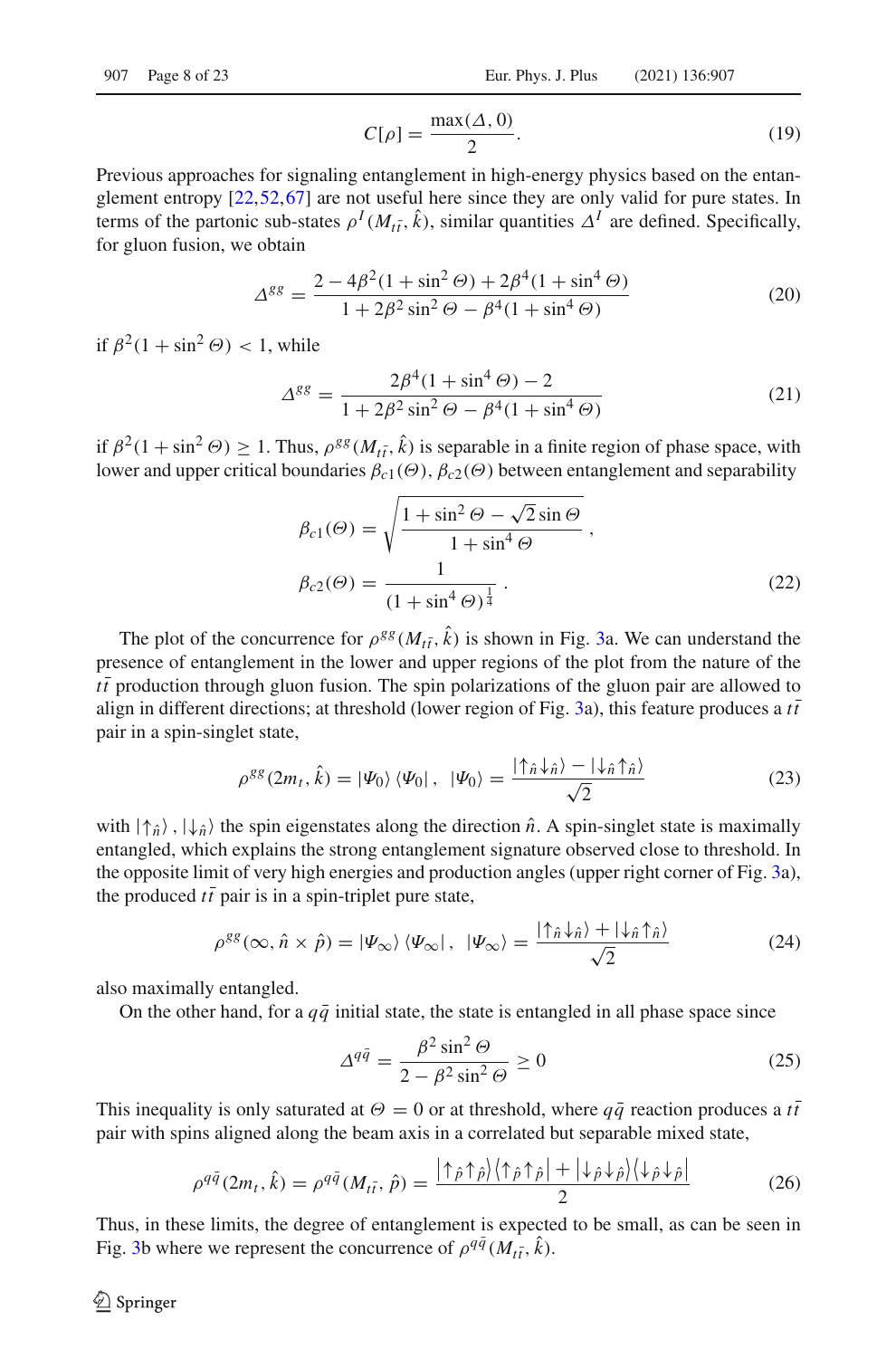

<span id="page-8-0"></span>**Fig. 4** Analysis of *tt* production at the LHC for *pp* collisions at  $\sqrt{s} = 13$  TeV as a function of the invariant mass  $M_{t\bar{t}}$ . **a** Spin correlations  $C_{\perp}$  (solid blue) and  $C_{z}$  (dashed green) for  $\rho_{\Omega}$ . Left and right insets: same but for  $\rho_{\Omega}^{q\bar{q}}$ ,  $\rho_{\Omega}^{gg}$ , respectively. **b** Concurrence of  $\rho_{\Omega}$  (solid blue) and  $\rho_{\Omega}^{gg}$  (red dashed line). Vertical dashed lines signal the transition between entanglement and separability. **c** Spin correlations integrated in the invariant mass window  $[2m_t, M_{t\bar{t}}]$ . Main plot:  $C_{\perp}$  (solid blue),  $C_{z}$  (dashed green), and *D* (dashed-dotted red). The horizontal solid line and the vertical dashed line signal the entanglement limit  $D = -1/3$ . Inset:  $C_{rr}$  (solid black), *Cnn* (dashed yellow), and *Ckk* (dashed-dotted purple). d) Main plot: Concurrence of the total quantum state  $\rho(M_{t\bar{t}})$ . Inset: integrated cross section in the window  $[2m_t, M_{t\bar{t}}]$ 

We also see that in the opposite limit of very high energies and production angles, we reach again a maximally entangled state, as in Fig. [3a](#page-6-1). Indeed, in this limit the quantum state of the  $t\bar{t}$  pair converges to the same state for *gg* production, Eq. [\(24\)](#page-7-0). The reason behind the convergence is the dominance of the orbital angular momentum contribution over the spin contribution.

With the help of the partonic processes, we compute the spin density matrix  $\rho(M_{t\bar{t}}, k)$ characterizing  $t\bar{t}$  production at the LHC by [\(16\)](#page-5-1). For the computation of the probabilities  $w_I(M_{t\bar{t}}, \hat{k})$  for each process, the CM frame of the *pp* collisions is set to be  $\sqrt{s} = 13$  TeV, which corresponds to the latest data recorded  $[47,51]$  $[47,51]$  $[47,51]$ . We analyze the presence of entanglement in  $\rho(M_{t\bar{t}}, k)$  in Fig. [3c](#page-6-1), while in Fig. [3d](#page-6-1) the associated differential cross section is displayed. We note the strong resemblance between Figs. [3a](#page-6-1),c, resulting from the dominance of gluon fusion in  $t\bar{t}$  production at the LHC, i.e.,  $w_{q\bar{q}}(M_{t\bar{t}}, k) \ll w_{gg}(M_{t\bar{t}}, k)$  [\[31](#page-21-5)]. From Fig. [3d](#page-6-1), we also see that a strong signal is expected in the lower sub-region close to threshold where  $\rho(M_{t\bar{t}}, k)$  is entangled.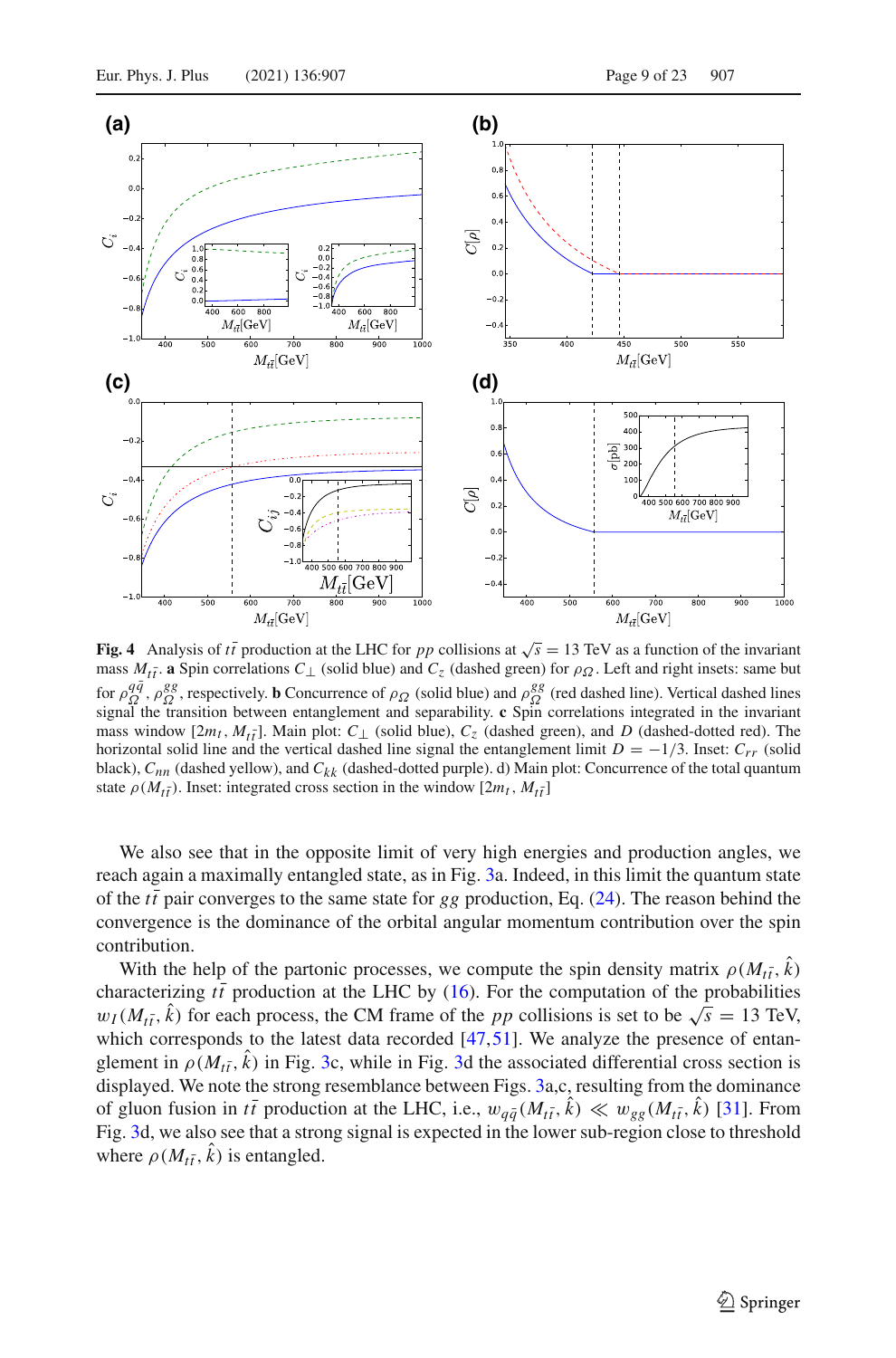#### <span id="page-9-0"></span>**4 Total quantum state**

The results of the previous section suggest searching entanglement close to threshold. Specifically, we compute the total quantum state of  $(14)$  by introducing a requirement in the mass spectrum, a common tool in the literature [\[34,](#page-21-13)[36](#page-21-7)].

<span id="page-9-1"></span>
$$
\rho(M_{t\bar{t}}) \equiv \int_{2m_t}^{M_{t\bar{t}}} dM \int d\Omega \ p(M,\hat{k}) \rho(M,\hat{k}) = \int_{2m_t}^{M_{t\bar{t}}} dM \ p(M) \rho_{\Omega}(M) \qquad (27)
$$

where the integral limits mean that we only select events with invariant mass in the window  $[2m_t, M_{t\bar{t}}]$ , and  $p(M_{t\bar{t}}), \rho_{\Omega}(M_{t\bar{t}})$  arise from the angular integration.

#### 4.1 Angular integration

Since it is obtained by averaging over all possible top directions,  $\rho_{\Omega}(M_{t\bar{t}})$  needs to be computed in a *fixed* spatial basis, making the *co-moving* helicity basis useless for this purpose as it changes its orientation with the top direction for each individual production process. Specifically, due to the symmetry around the beam axis, we choose the so-called beam basis [\[31\]](#page-21-5) $\{\hat{x}, \hat{y}, \hat{z}\}$ , with  $\hat{z} = \hat{p}$  along the beam and  $\hat{x}$ ,  $\hat{y}$  pointing transverse directions. A schematic representation of the beam basis is provided in right Fig. [2.](#page-5-0)

The invariance under rotations around the beam axis implies that in this basis, the spin correlation matrix is diagonal and satisfies  $C_{ij} = \delta_{ij} C_j$ , with  $C_x = C_y \equiv C_{\perp}$ . Thus, we only need 2 parameters, the transverse and longitudinal spin correlations  $C_{\perp}$ ,  $C_{z}$ , in order to compute  $\rho_{\Omega}(M_{t\bar{t}})$ .

The spin density matrix  $\rho_{\Omega}(M_{t\bar{t}})$  is computed in terms of its partonic counterparts  $\rho_{\Omega}^{I}(M_{t\bar{t}})$ , which are analytically calculated in "Appendix [C"](#page-6-0). They are related to each other in the same fashion of  $(16)$ ,

$$
\rho_{\Omega}(M_{t\bar{t}}) = \sum_{I=q\bar{q},gg} w_I(M_{t\bar{t}}) \rho_{\Omega}^I(M_{t\bar{t}})
$$
\n(28)

where the probabilities  $w_I(M_{t\bar{t}})$  are given now by replacing  $\tilde{A}^I(M_{t\bar{t}}, \hat{k})$  by its angularaveraged counterpart  $\tilde{A}^{I}(M_{t\bar{t}})$  in [\(17\)](#page-5-2); the same relation applies between the probabilities  $p(M_{t\bar{t}})$  and  $p(M_{t\bar{t}}, k)$ . The transverse and longitudinal spin correlations are represented in Fig. [4a](#page-8-0).

With respect to entanglement, due to the symmetry around the *z*-axis of the states  $\rho_{\Omega}$ , the Peres–Horodecki criterion is equivalent to  $\delta > 0$  [see [\(51\)](#page-17-0) and ensuing discussion], with

$$
\delta \equiv -C_z + |2C_\perp| - 1 \tag{29}
$$

and the concurrence being given by  $C[\rho_{\Omega}] = \max(\delta, 0)/2$ .

In terms of the partonic sub-states  $\rho_{\Omega}^{I}(M_{t\bar{t}})$ , we have

$$
\delta^{q\bar{q}}(M_{t\bar{t}}) = \frac{-2 + 2\frac{\beta^2}{3} + \frac{4}{15}\left(1 - \sqrt{1 - \beta^2}\right)^2}{1 - \frac{\beta^2}{3}} < 0
$$
\n(30)

so  $\rho_{\Omega}^{q\bar{q}}$  is completely separable. In contrast, for gluon fusion we have that in the energy range of interest  $C_{\perp}^{g\bar{g}}(M_{t\bar{t}})$  < 0 (the sign crossover is only produced at very high energies  $\beta = \beta_{\delta} \simeq 0.970$ , and then,

$$
\delta^{gg}(M_{t\bar{t}}) \simeq -C_z - 2C_{\perp} - 1 = -\text{tr}[\mathbf{C}^{gg}] - 1
$$

 $\circledcirc$  Springer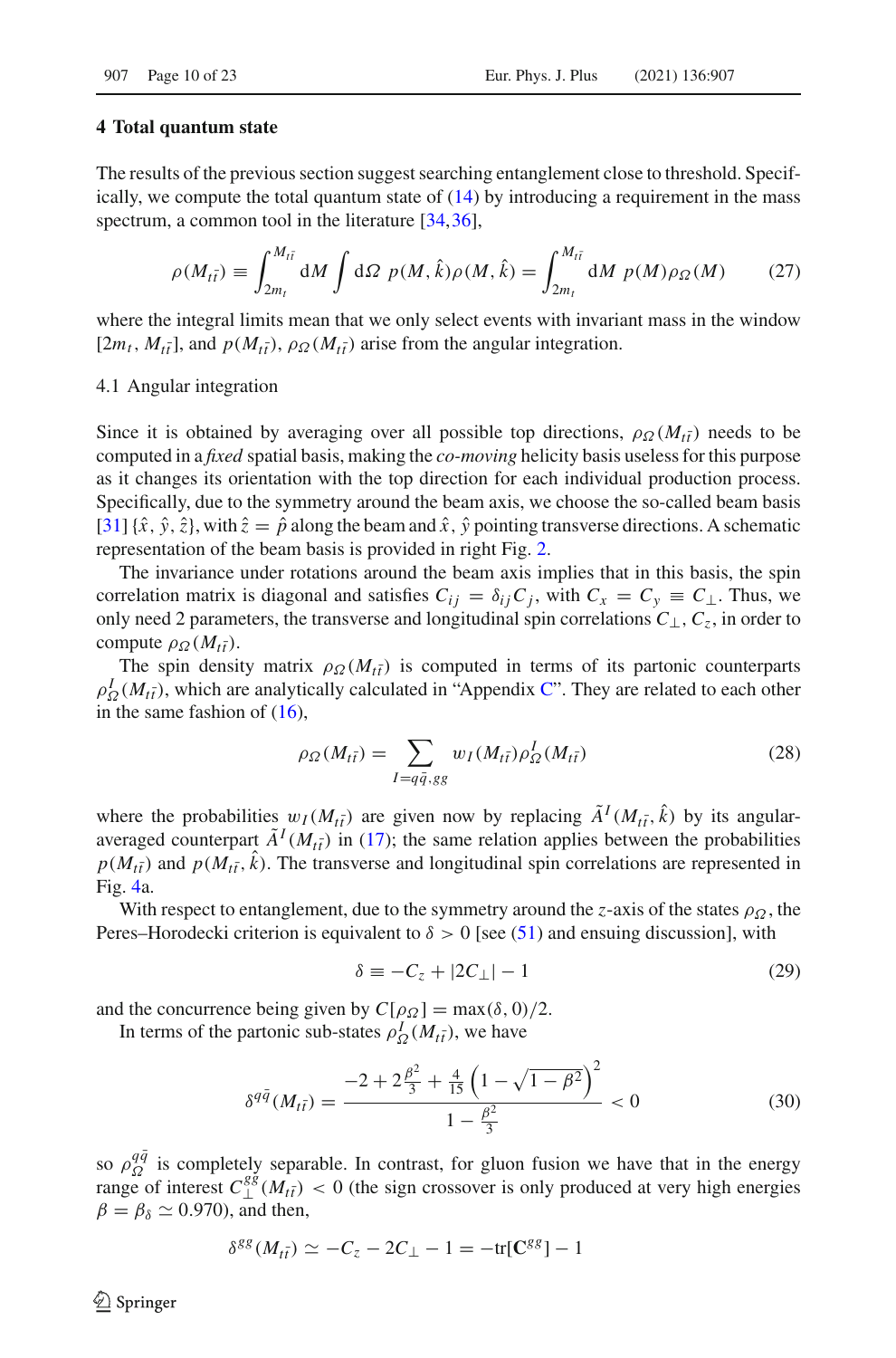$$
= \frac{150 - 62\beta^2 - (136 - 76\beta^2 + 4\beta^4) \frac{\text{atanh}(\beta)}{\beta}}{-59 + 31\beta^2 + (66 - 36\beta^2 + 2\beta^4) \frac{\text{atanh}(\beta)}{\beta}}
$$
(31)

From this expression, we compute the critical top velocity  $\beta_c \simeq 0.632$  below which the state  $\rho_{\Omega}^{gg}$  is still entangled, with the associated critical mass being  $M_c = 2m_t/\sqrt{1 - \beta_c^2} \simeq$  $2.58m_t \simeq 446 \text{ GeV}.$ 

The entanglement loss for both quark and gluon processes arises due to the statistical average over all possible top directions. However, close to threshold, gluon fusion produces a  $t\bar{t}$  pair in a spin singlet, invariant under rotations, and thus unaffected by the angular average, keeping the entanglement.

We can also obtain these results from the spin correlations in the helicity basis, given by [\(62\)](#page-19-0), [\(63\)](#page-19-1). Indeed, since the relation  $C_{kk}^{gg} + C_{rr}^{gg} < 0$  is satisfied in the energy range where the state is entangled, we have that  $\delta^{gg} = \Delta^{gg} = -\text{tr}[\mathbf{C}^{gg}] - 1$ . In actuality, any orthonormal basis serves for characterizing entanglement due to the invariance of the trace of the correlation matrix, tr[**C**] =  $2C_{\perp} + C_{z} = C_{rr} + C_{nn} + C_{kk} = \langle \sigma \cdot \bar{\sigma} \rangle$ , reflecting the rotational symmetry of the spin-singlet state.

The dominance of *gg* processes at the LHC implies that  $\rho_{\Omega}$  is still entangled in some energy range, in which  $\delta = \Delta = -\text{tr}[\mathbf{C}] - 1 > 0$ . The concurrences of  $\rho_{\Omega}$ ,  $\rho_{\Omega}^{gg}$  are represented in Fig. [4b](#page-8-0).

#### 4.2 Mass integration

We finally compute here the total quantum state of the system  $\rho(M_{t\bar{t}})$  by performing the mass integration in [\(27\)](#page-9-1) with the help of the angular results of the previous subsection. Since we are only integrating in the mass window, the properties of  $\rho(M_{t\bar{t}})$  are similar to those of  $\rho_{\Omega}(M_{t\bar{t}})$ . In particular, the total quantum state of the system is also computed in the beam basis, characterized by its transverse and longitudinal spin correlations *C*⊥,*Cz*, represented in Fig. [4c](#page-8-0). For comparison, the inset shows the average within the same region of phase space of the spin correlations in the more usual helicity basis.

In Fig. [4d](#page-8-0), we analyze the entanglement of  $\rho(M_{t\bar{t}})$ , where we can see that, by imposing a requirement on the invariant mass, we get a strong signal (as shown by the integrated cross section in the inset) while clearly detecting entanglement. A more extensive experimental analysis is provided in Sect. [6.](#page-11-0)

We note that the critical mass here is significantly larger than that of the angular-averaged sub-states  $\rho_{\Omega}(M_{t\bar{t}})$ , as shown in Fig. [4b](#page-8-0). This increase arises from the fact that the total quantum state  $\rho(M_{t\bar{t}})$  is a sum of the sub-states  $\rho_{\Omega}(M_{t\bar{t}})$ . Therefore, one needs to go to higher energies to include a sufficient amount of separable states to dilute the contribution of those entangled in order to make the total state  $\rho(M_{t\bar{t}})$  separable. However, if the integration window in the mass spectrum is entirely placed in the region of separability of  $\rho_{\Omega}(M_{t\bar{t}})$ , no entanglement would be detected.

#### <span id="page-10-0"></span>**5 Quantum tomography**

In this section, we design an experimental protocol to implement the quantum tomography of the total quantum state of the  $t\bar{t}$  pair, built on well-established techniques.

Due to the large width of the top quark,  $\Gamma_t \sim 1$  GeV, the  $t\bar{t}$  pair has a very short lifetime and quickly decays, well before any other processes such as hadronization or spin decorrelation could play a role. The spin information of the  $t\bar{t}$  pair is then immediately transferred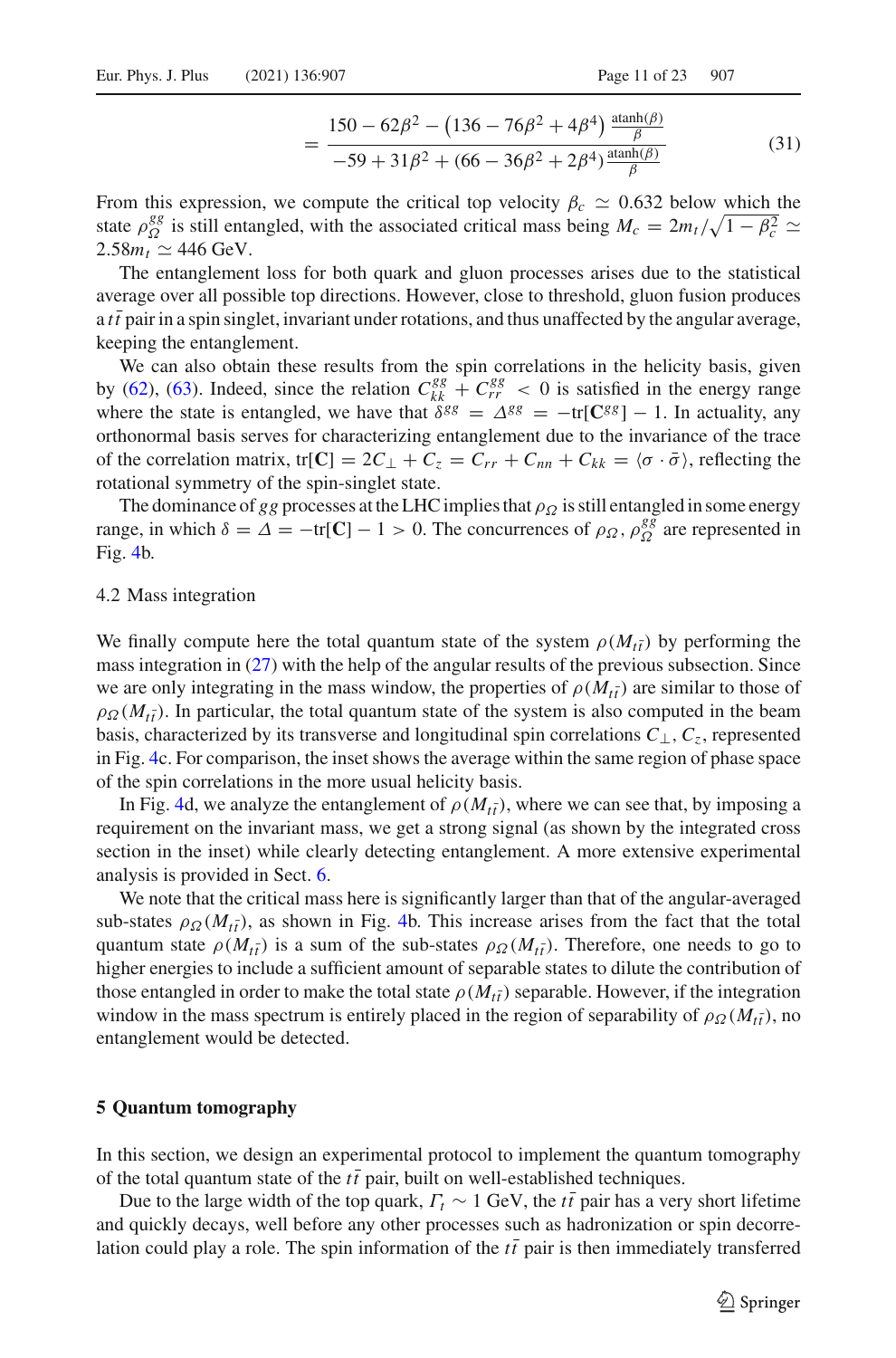to the decay products. Specifically, when both the top/antitop decay products contain an antilepton/lepton (*l* +*l* −) pair, the angular differential cross section characterizing the process is given by [\[35](#page-21-14)]:

<span id="page-11-1"></span>
$$
\frac{1}{\sigma} \frac{d\sigma}{d\Omega_+ d\Omega_-} = \frac{1 + \mathbf{B}^+ \cdot \hat{\mathbf{q}}_+ - \mathbf{B}^- \cdot \hat{\mathbf{q}}_- - \hat{\mathbf{q}}_+ \cdot \mathbf{C} \cdot \hat{\mathbf{q}}_-}{(4\pi)^2}
$$
(32)

where  $\hat{\mathbf{q}}_{\pm}$  are the lepton (antilepton) directions in each one of the parent top (antitop) rest frames, and  $\Omega$ <sup>+</sup> the corresponding solid angles. The vectors  $\mathbf{B}^{\pm}$  and the matrix **C** are precisely the top/antitop spin polarizations and the spin correlation matrix, respectively.

From the kinematic reconstruction of each event, the  $t\bar{t}$  and  $l^{+}l^{-}$  pairs momenta are determined, so the spin polarizations and correlations can be obtained in any basis. Indeed, this kind of measurement has already been carried out by the CMS collaboration at the LHC [\[51\]](#page-22-0), where  $\mathbf{B}^{\pm}$ , **C** were obtained in the helicity basis, with no restrictions on  $t\bar{t}$  phase space. However, as discussed in Sect. [4,](#page-9-0) the helicity basis is not valid for reconstructing the total quantum state of the system since the latter already represents an average over all possible top directions. As a result, the quantum tomography can only be implemented from the measurement of the spin polarizations and correlations in a fixed spatial basis.

We propose a protocol to implement the quantum tomography of the  $t\bar{t}$  pair based on the experimental scheme described above. In particular, we propose to perform the measurement of the spin polarizations and correlations using the fixed beam basis instead of the more usual helicity basis, also imposing an upper cut  $M_{t\bar{t}}$  in the invariant mass spectrum of the  $t\bar{t}$  pair. In this way, the measured  $\mathbf{B}^{\pm}$ , **C** are the proper coefficients characterizing the total quantum state  $\rho(M_{t\bar{t}})$  of [\(27\)](#page-9-1), so its reconstruction is performed. These measurements are to be complemented with a specific maximum-likelihood estimation [\[68](#page-22-15)] for the parameters **<sup>** $\pm$ **</sup>, <b>C** that ensure that the reconstructed quantum state is a nonnegative operator. In other words, quantum tomography is not just an ensemble of independent expectation values but rather a method to reconstruct the total quantum state, a physical object, which as a result imposes further restrictions on the values of the measurements.

At LO, and by assuming symmetry around the beam axis, the measurement of only 2 parameters, the transverse and longitudinal spin correlations  $C_{\perp}(M_{t\bar{t}})$ ,  $C_{z}(M_{t\bar{t}})$ , is needed to perform the quantum tomography of  $\rho(M_{t\bar{t}})$ .

In general, by only assuming symmetry around the beam axis, the quantum tomography of the *tt* pair requires the measurement of just 4 parameters,  $B_z^{\pm}$ ,  $C_{\perp}$ ,  $C_z$ , with  $B_z^{\pm}$  the spin polarizations along the beam axis. In fact, even without any assumption on the specific form of  $\rho(M_{t\bar{t}})$ , by measuring all the 15 parameters  $B_t^{\pm}$ ,  $C_{ij}$  in the beam basis, the full quantum tomography can always be performed. A summary of the parameters needed to be measured in order to perform the quantum tomography of the  $t\bar{t}$  pair is presented in Table [1.](#page-12-0) We note that the presented scheme is simpler and goes beyond the general approach discussed in [\[52\]](#page-22-1), which would not be able to fully reconstruct the total quantum state of the  $t\bar{t}$  pair.

#### <span id="page-11-0"></span>**6 Experimental entanglement detection**

For the experimental detection of entanglement, one can always implement the quantum tomography of the total quantum state following the protocol developed in the previous section and study its separability (for instance, by computing the concurrence). However, interestingly, at the LHC a direct experimental entanglement signature is provided by the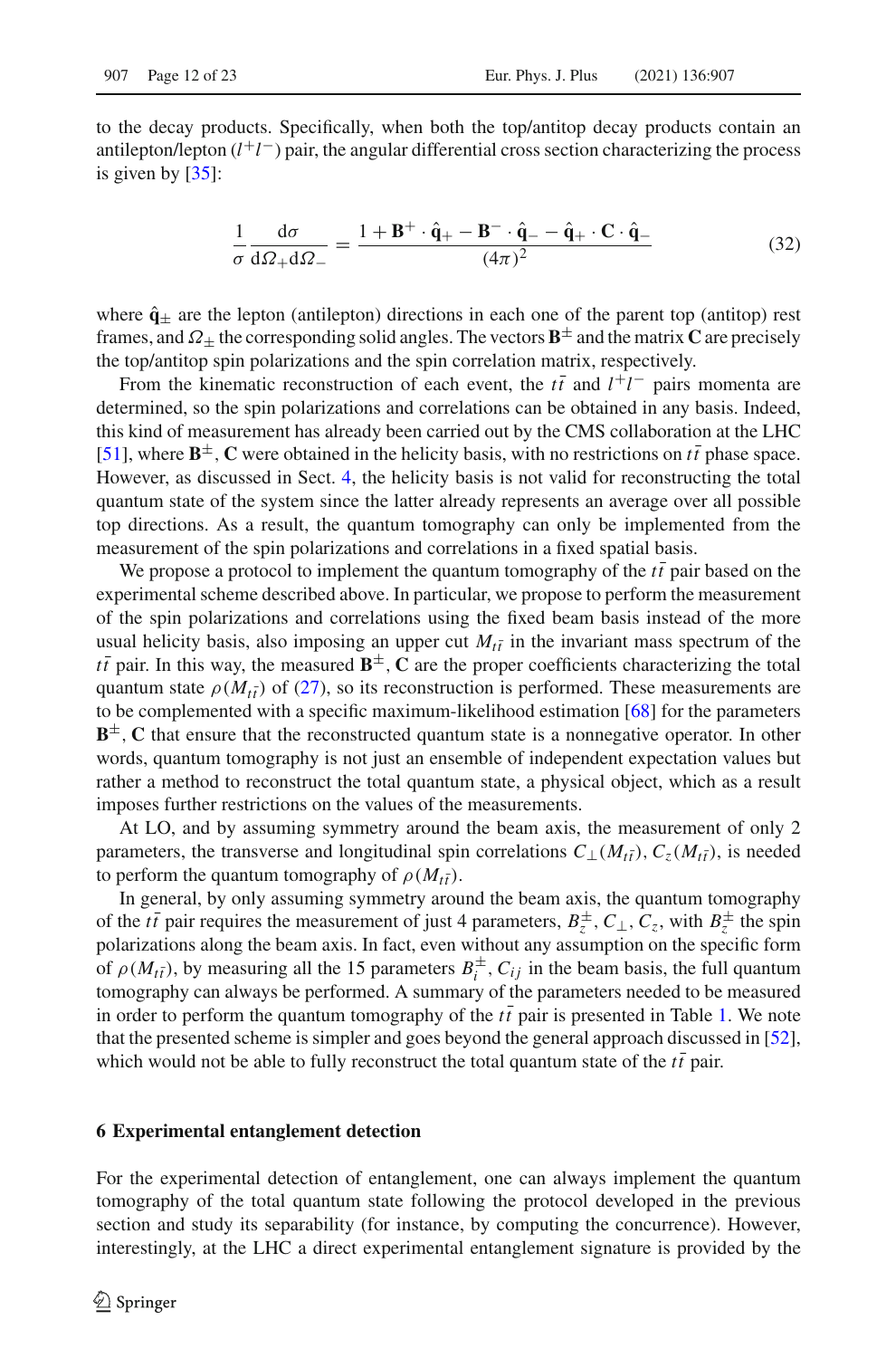<span id="page-12-0"></span>**Table 1** Summary of the parameters needed to be measured in order to perform the quantum tomography of the *tt* pair for different assumptions on the form of  $\rho(M_{t\bar{t}})$ . "Symmetry" denotes symmetry around the beam axis

| Assumption      | Coefficients                      | # parameters |
|-----------------|-----------------------------------|--------------|
| Symmetry and LO | $C_{\perp}, C_{z}$                |              |
| Symmetry        | $B_z^{\pm}$ , $C_{\perp}$ , $C_z$ |              |
| None            | $B_i^{\pm}$ , $C_{ii}$            |              |



<span id="page-12-2"></span>**Fig. 5** Left: Statistical deviation from the null hypothesis ( $D = -1/3$ ) for different assumptions of relative uncertainty on *D*. The contour shows the number of measurement uncertainties differing between the measured value of *D* and the null hypothesis,  $n_{\Delta}$ . Right: The value of *D* within the mass window  $[2m_t, M_{t\bar{t}}]$ . The LO analytical values are calculated using the methods presented in this work, while the MADGRAPH  $+$  MADSPIN values are calculated numerically by using Monte Carlo simulation. The horizontal line represents the critical value  $D = -1/3$ 

measurable observable

<span id="page-12-3"></span>
$$
D = \frac{\text{tr}[\mathbf{C}]}{3} = -\frac{1+\delta}{3},\tag{33}
$$

which can be extracted from the differential cross section characterizing the angular separation between the leptons

<span id="page-12-1"></span>
$$
\frac{1}{\sigma} \frac{d\sigma}{d\cos\varphi} = \frac{1}{2} (1 - D\cos\varphi)
$$
 (34)

where  $\varphi$  is the angle between the lepton directions in each one of the parent top and antitop rest frames [see also [\(32\)](#page-11-1)]. This quantity, also represented in Fig. [4c](#page-8-0), provides a simple entanglement criterion since the condition  $\delta > 0$  translates into  $D < -1/3$ . The concurrence is also readily measured from *D* as  $C[\rho] = \max(-1 - 3D, 0)/2$ .

The detection of entanglement is more non-trivial than could naively be expected since even though entanglement is present in a wide region of phase space, the statistical averaging over all possible directions induces the necessity of a selection in the mass spectrum. This observation was already evident from the recent measurement of the CMS collaboration [\[51\]](#page-22-0), in which it was obtained  $D = -0.237 \pm 0.011 > -1/3$  without any requirements on the mass window.

Our proposal for the experimental detection of entanglement is similar to the quantum tomography protocol developed in the previous section. The idea is to measure *D* from the cross section of [\(34\)](#page-12-1), also applying an upper cut in the invariant mass spectrum. Left Fig. [5](#page-12-2)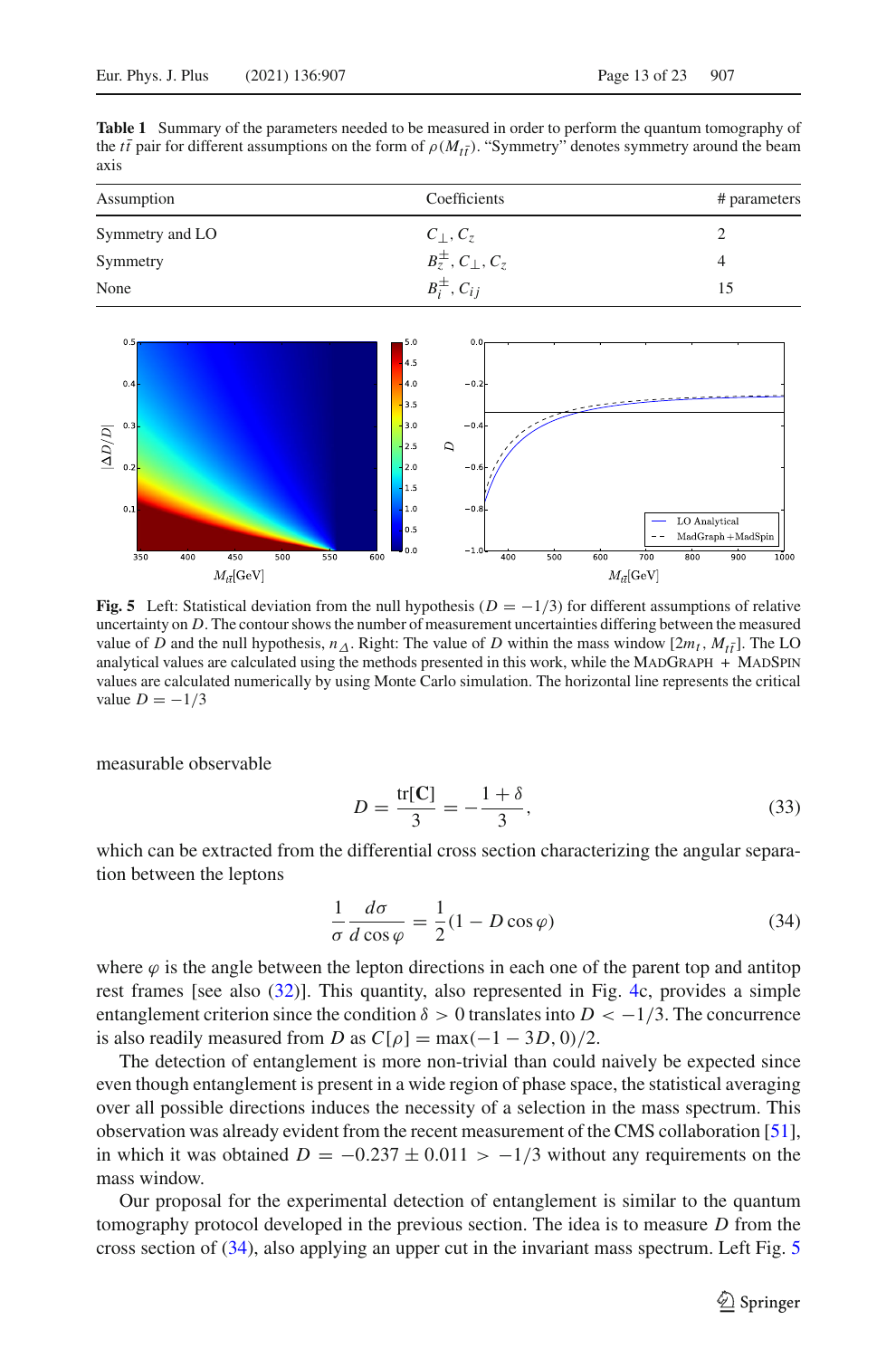presents an experimental perspective for the entanglement detection at the LHC. The null hypothesis is defined to be the upper limit where *D* does not signal entanglement,  $D = -1/3$ . We represent the number of measurement uncertainties  $n<sub>\Delta</sub>$  differing between the expected measurement and the null hypothesis,

$$
n_{\Delta} \equiv \max\left[\frac{D + 1/3}{\Delta D}, 0\right],\tag{35}
$$

as a function of the upper cut in the invariant mass spectrum,  $M_{t\bar{t}}$ , and the relative uncertainty,  $|\Delta D/D|$ , where *D* is the expected value [computed theoretically from [\(33\)](#page-12-3)] and  $\Delta D$  the uncertainty of the measurement.

Any measurement with  $n<sub>\Delta</sub> > 5$  implies a detection of entanglement within 5 statistical deviations (5σ). In particular, the recent measurement of *D* above quoted has a relative uncertainty of 4.6% [\[51\]](#page-22-0), allowing a measurement of entanglement with more than  $5\sigma$ . We note high enough statistics is expected even with hard selection on the  $t\bar{t}$  invariant mass spectrum. For instance, with a total integrated luminosity of 139 fb<sup>-1</sup>, which is the current data recorded by the LHC, we deduce that a selection of  $[2m_t, M_{t\bar{t}}]$  with  $M_{t\bar{t}} = 450 \text{ GeV}$ leaves  $\sim 5 \cdot 10^4$  events [\[47\]](#page-21-16), accounting for selection efficiency and detector acceptance. For this selection, entanglement can be measured within  $5\sigma$  if the relative uncertainty is up to 6%. Lower selection of  $M_{t\bar{t}}$  decrease the value of *D*, allowing higher relative uncertainties to have similar statistical significance.

We note that a full estimation of the background processes at the LHC is beyond the scope of this work. Nevertheless, the estimation above is done using a result of an analysis performed by the CMS collaboration [\[51\]](#page-22-0), while similar analyses have been performed by the ATLAS and CMS collaborations [\[42](#page-21-10)[–50\]](#page-22-16). Those analyses estimated the background processes for the suggested measurement and clearly showed that the measurable quantities are controllable at the LHC.

Although our calculation is restricted to LO, in general, the criterion  $D < -1/3$  still provides a sufficient condition for entanglement without any assumption on the specific form of  $\rho(M_{t\bar{t}})$  since it is equivalent to tr[**C**] < -1 [see [\(43\)](#page-16-0)]. Hence, the range of values  $-1 \leq D < -1/3$  represents a genuine non-classical feature, which can be qualitatively understood from the fact that the classical average of the scalar product of two vectors with unit length is never larger than one,  $|\text{tr}[\mathbf{C}]| = |\langle \sigma \cdot \bar{\sigma} \rangle| \leq 1$ . Indeed, we can regard  $D < -1/3$ as the violation of a Cauchy–Schwarz inequality, a well-known entanglement signature in other fields such as quantum optics, condensed matter or analog Hawking radiation [\[69](#page-22-17)[–71\]](#page-22-18). We note that a similar entanglement criterion was derived in the context of Heisenberg spin chains [\[72](#page-22-19)].

In order to validate our results, we have also calculated  $D$  numerically by using MAD-GRAPH [\[73\]](#page-22-20) and MADSPIN [\[74,](#page-22-21)[75](#page-22-22)]. As noted earlier, we set  $\sqrt{s} = 13$  TeV, corresponding to the latest data recorded at the LHC. We find similar results to the analytical calculation, as shown in right Fig. [5.](#page-12-2) We note that spin correlation effects are calculated by MADSPIN at tree-level accuracy, but NLO corrections are small, see, e.g., Fig. 3 at [\[74\]](#page-22-21).

#### <span id="page-13-0"></span>**7 Conclusions and outlook**

In the present study of entanglement between a pair of  $t\bar{t}$  quarks, we show that it can be detected with high statistical significance, using the currently recorded data by Run 2 at the LHC. By analyzing the contribution of each initial state to the total  $t\bar{t}$  production, we identify gluon fusion close to threshold as the key entanglement source since it gives rise to a  $t\bar{t}$  pair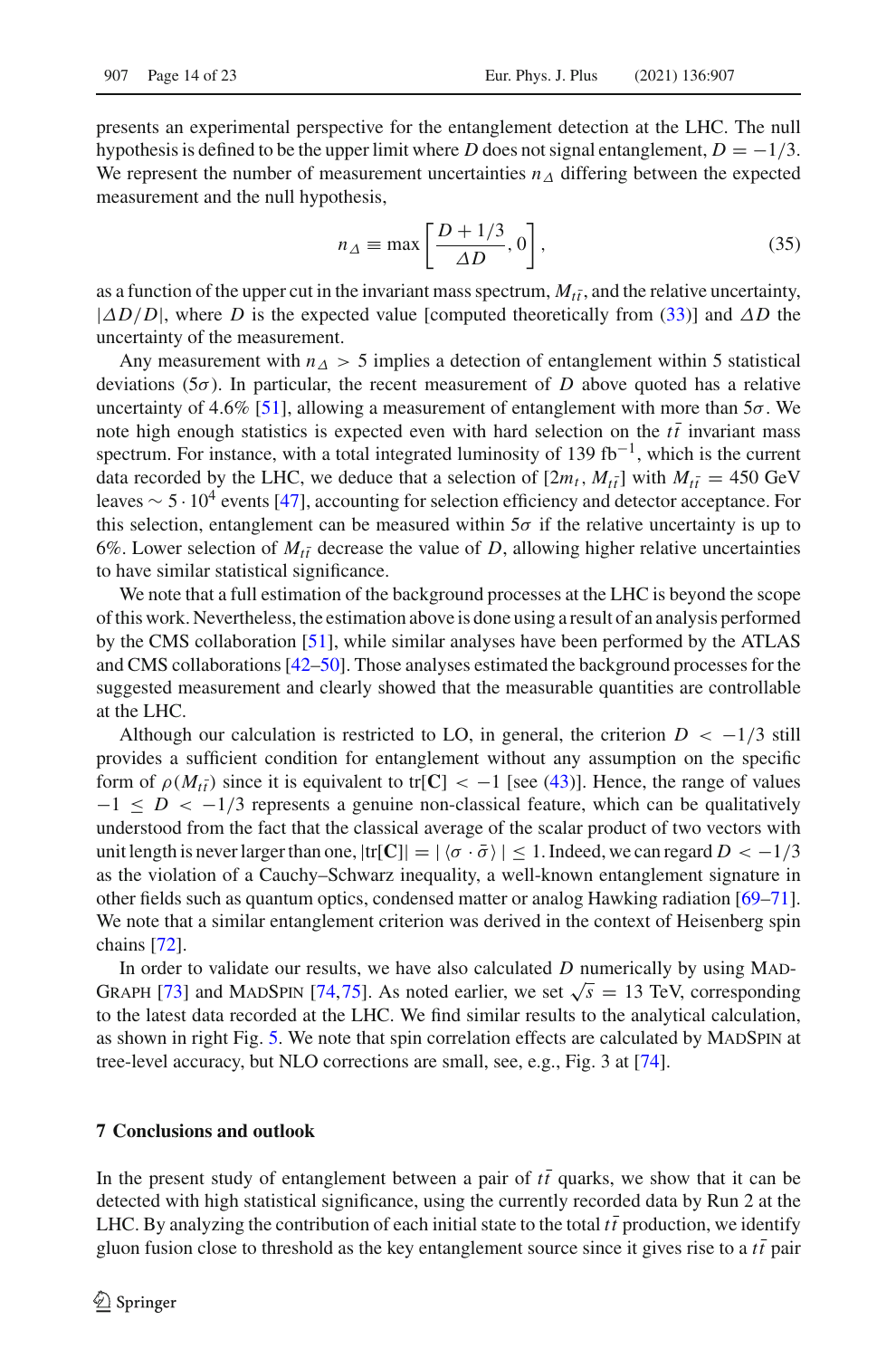in a spin-singlet state that, due to its invariance under rotations, keeps the entanglement after averaging over all possible directions. Remarkably, the invariant character of the spin-singlet state and the dominance of gluon fusion in  $t\bar{t}$  production at the LHC also imply that the angular separation between the leptonic decay products provides a direct experimental entanglement signature. Thus, entanglement can be observed from the measurement of just one accessible magnitude. The resulting experiment would provide the entanglement detection at the highestenergy scale ever made.

We stress the non-trivial character of the entanglement detection since it can only be performed in a reduced region of phase space close to threshold, which requires the implementation of restrictions in the mass spectrum for the observation. Indeed, a recent measurement by the CMS collaboration [\[51](#page-22-0)] was not able to show entanglement due to the absence of such restrictions.

Moreover, we provide a simple experimental scheme for the quantum tomography of the  $t\bar{t}$ pair, based on well-established techniques [\[51\]](#page-22-0) that allow to measure the spin correlations and polarizations of the  $t\bar{t}$  pair from the cross section of the leptons arising from their dileptonic decay. Specifically, we propose to perform the same type of measurement but with an upper cut in the mass spectrum, and using the fixed beam basis instead of the usual helicity basis for the spin characterization, since the reconstruction of the quantum state requires the use of a spin orthonormal basis that does not change its orientation in each individual event. Under the realistic physical assumption of symmetry around the beam axis, our quantum tomography protocol requires the measurement of solely 4 parameters: the transverse and longitudinal spin correlations between the  $t\bar{t}$  pair, and their longitudinal spin polarizations along the beam axis.

The quantum tomography provides full knowledge of the quantum state of the system, going beyond the detection of entanglement, and the design of an experimental protocol for its implementation represents the other main result of the work. For instance, one could perform the quantum tomography of the  $t\bar{t}$  pair in the region of separability at high energies in order to study the so-called quantum discord [\[76\]](#page-22-23).

Our calculations have been developed within an analytical LO approximation that provides a simple and neat picture of the underlying physics. A full quantitative state-of-the-art calculation, including higher-order corrections, along with a full estimation of the background processes for the experimental detection, is beyond the scope of this work and left for future analysis. Nevertheless, such an analysis would only introduce quantitative corrections to the numerical results and would not modify the main conclusions of the work. In particular, the proposed experimental entanglement criterion  $D < -1/3$  and the developed quantum tomography protocol are valid in general, and in particular to arbitrary order in perturbation theory.

From a global perspective, the work implements a number of canonical techniques of quantum information, such as the quantum tomography or the concurrence, in a high-energy context, opening the prospect of studying quantum information aspects at high-energy colliders. The genuine relativistic behavior, the exotic character of the interactions and symmetries involved, and the fundamental nature of this environment make it especially attractive for such purpose.

From the high-energy perspective, a natural and intriguing continuation of this work is the exploration of new physics beyond the standard model through its possible effects on the quantum state of the  $t\bar{t}$  pair, measurable through quantum tomography, or even through a modification of the concept of entanglement itself.

Another line of research is the extension of the present study to other existing high-energy colliders, such as the Tevatron. In this respect, a very interesting perspective for the future is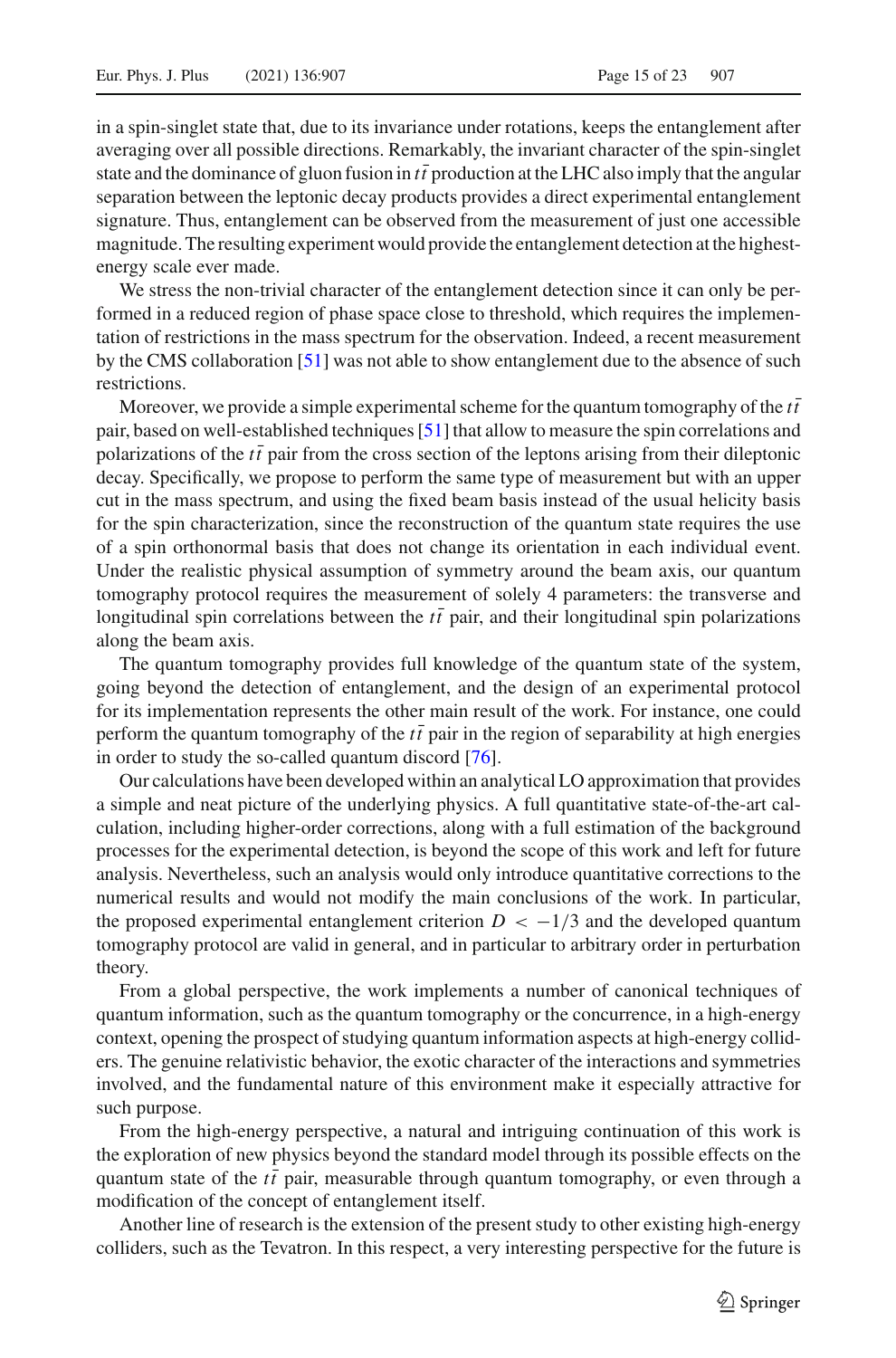provided by the Future Circular Collider (FCC) [\[77\]](#page-22-24), where  $t\bar{t}$  pairs will be produced from the collision of positron–electron  $(e^+e^-)$  pairs. The possibility of controlling the spin degrees of freedom of the initial  $e^+e^-$  state makes the FCC a very rich and promising system.

Finally, the techniques developed in this work can be exported to the study of entanglement in other high-energy processes involving qubits and/or qutrits (as, for instance, massive spin-1 particles like the electroweak bosons  $W^{\pm}$ ,  $Z^0$ ). One thing is sure: The high-energy physics environment is an extremely interesting arena for the study of quantum information theory and other fundamental aspects of quantum mechanics.

**Acknowledgements** We thank J. J. García-Ripoll, F. Sols, Y. Rozen, Y. Shadmi and Y. Soreq for valuable comments and discussion and for reviewing this work. We thank Y. Cohen, Y. Weiss, G. Durieux, T. Kitahara and G. Sierra for useful discussion. This research was supported by a grant from the United States-Israel Binational Science Foundation (BSF), Jerusalem, Israel, by a grant from the Israel Science Foundation (ISF) and by grant FIS2017-84368-P from Spain's MINECO.

**Funding** Open Access funding provided thanks to the CRUE-CSIC agreement with Springer Nature.

**Data Availability Statement** This manuscript has associated data in a data repository. [Authors' comment: All data supporting the findings of this study are available upon reasonable request.]

**Open Access** This article is licensed under a Creative Commons Attribution 4.0 International License, which permits use, sharing, adaptation, distribution and reproduction in any medium or format, as long as you give appropriate credit to the original author(s) and the source, provide a link to the Creative Commons licence, and indicate if changes were made. The images or other third party material in this article are included in the article's Creative Commons licence, unless indicated otherwise in a credit line to the material. If material is not included in the article's Creative Commons licence and your intended use is not permitted by statutory regulation or exceeds the permitted use, you will need to obtain permission directly from the copyright holder. To view a copy of this licence, visit [http://creativecommons.org/licenses/by/4.0/.](http://creativecommons.org/licenses/by/4.0/)

#### **A Analysis of the entanglement criteria**

We derive here some useful results related to the entanglement criteria discussed in Sect. [2.1.](#page-2-2) In order to further analyze the Peres–Horodecki criterion, we expand the general expression of [\(2\)](#page-2-1) for a density matrix in a Hilbert space of  $2 \times 2$  dimensions:

<span id="page-15-0"></span>
$$
\rho = \frac{1}{4} \begin{bmatrix} 1 + B_3^+ + B_3^- + C_{33} & B_1^- + C_{31} - i(B_2^- + C_{32}) & B_1^+ + C_{13} - i(B_2^+ + C_{23}) & C_{11} - C_{22} - i(C_{12} + C_{21}) \\ B_1^- + C_{31} + i(B_2^- + C_{32}) & 1 + B_3^+ - B_3^- - C_{33} & C_{11} + C_{22} + i(C_{12} - C_{21}) & B_1^+ - C_{13} - i(B_2^+ - C_{23}) \\ B_1^+ + C_{13} + i(B_2^+ + C_{23}) & C_{11} + C_{22} + i(C_{21} - C_{12}) & 1 - B_3^+ + B_3^- - C_{33} & B_1^- - C_{31} - i(B_2^- - C_{32}) \\ C_{11} - C_{22} + i(C_{21} + C_{12}) & B_1^+ - C_{13} + i(B_2^+ - C_{23}) & B_1^- - C_{31} + i(B_2^- - C_{32}) & 1 - B_3^+ - B_3^- + C_{33} \end{bmatrix}
$$
\n(36)

where we are working in the spin basis along the third spin component,  $|\uparrow\uparrow\rangle$ ,  $|\uparrow\downarrow\rangle$ ,  $|\downarrow\uparrow\rangle$ ,  $|\downarrow\downarrow\rangle$ . Taking the partial transpose of  $\rho$  with respect to the second sub-system, which amounts to transpose the 4 blocks of size  $2 \times 2$  of  $\rho$ , gives

$$
\rho^{T_2} = \frac{1}{4} \begin{bmatrix} 1 + B_3^+ + B_3^- + C_{33} & B_1^- + C_{31} + i(B_2^- + C_{32}) & B_1^+ + C_{13} - i(B_2^+ + C_{23}) & C_{11} + C_{22} + i(C_{12} - C_{21}) \\ B_1^- + C_{31} - i(B_2^- + C_{32}) & 1 + B_3^+ - B_3^- - C_{33} & C_{11} - C_{22} - i(C_{12} + C_{21}) & B_1^+ - C_{13} - i(B_2^+ - C_{23}) \\ B_1^+ + C_{13} + i(B_2^+ + C_{23}) & C_{11} - C_{22} + i(C_{21} + C_{12}) & 1 - B_3^+ + B_3^- - C_{33} & B_1^- - C_{31} + i(B_2^- - C_{32}) \\ C_{11} + C_{22} + i(C_{21} - C_{12}) & B_1^+ - C_{13} + i(B_2^+ - C_{23}) & B_1^- - C_{31} - i(B_2^- - C_{32}) & 1 - B_3^+ - B_3^- + C_{33} \end{bmatrix}
$$
\n(37)

The Peres–Horodecki criterion asserts that  $\rho^{T_2}$  is nonnegative if and only if  $\rho$  is separable. In particular, if  $\rho^{T_2}$  is nonnegative, the form arising from considering vectors with only first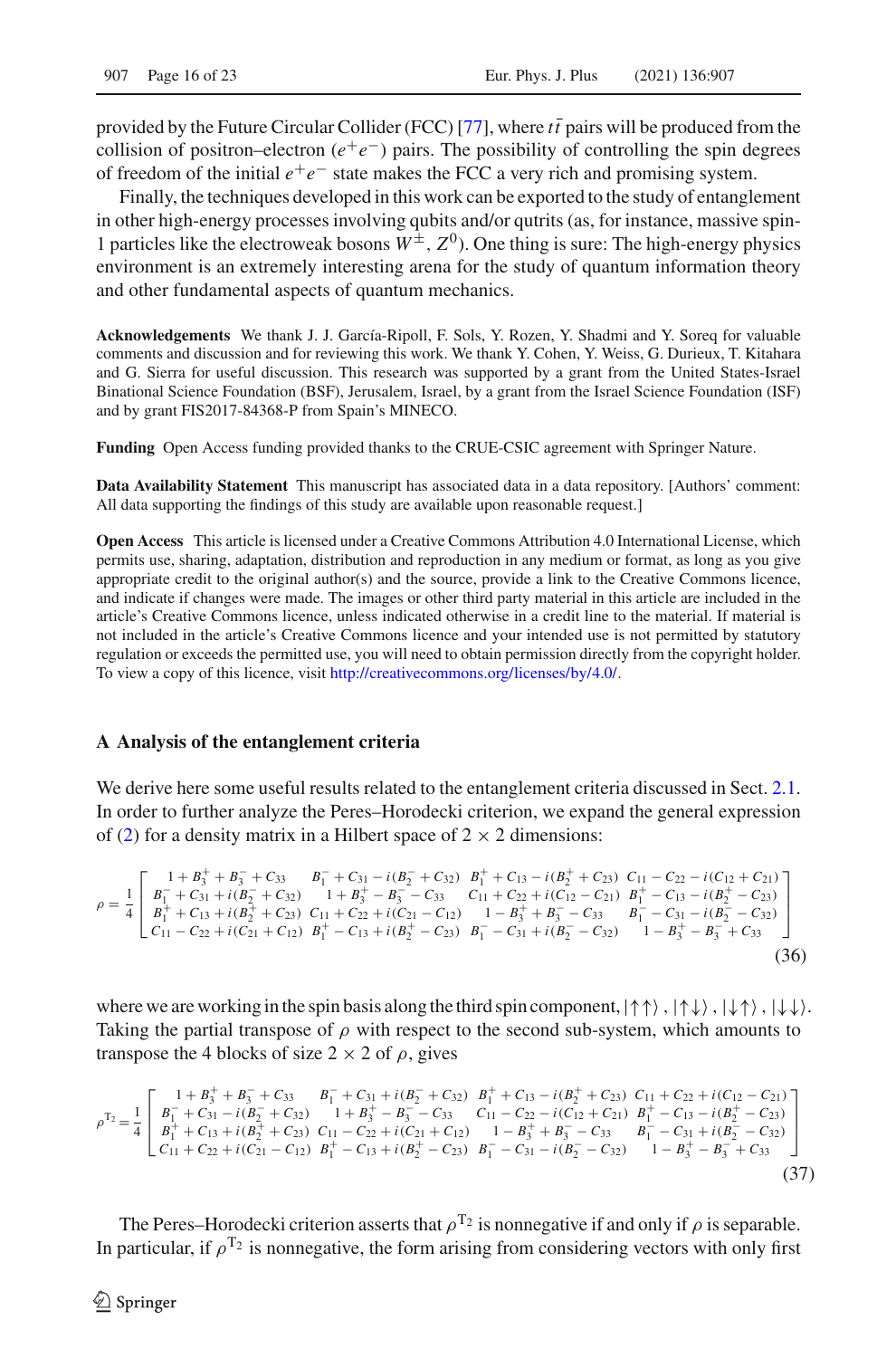and fourth component, i.e.,

$$
\rho_C \equiv \left[ \begin{array}{cc} 1 + B_3^+ + B_3^- + C_{33} & C_{11} + C_{22} + i(C_{12} - C_{21}) \\ C_{11} + C_{22} + i(C_{21} - C_{12}) & 1 - B_3^+ - B_3^- + C_{33} \end{array} \right] \tag{38}
$$

, must be also nonnegative, which implies det  $\rho_C \ge 0$ . Hence, det  $\rho_C < 0$  is a *sufficient* condition for the presence of entanglement, which can be written as  $P > 0$ , with

$$
\mathcal{P} \equiv (B_3^+ + B_3^-)^2 + (C_{11} + C_{22})^2 + (C_{21} - C_{12})^2 - (1 + C_{33})^2 \tag{39}
$$

Furthermore, since

$$
\mathcal{P} \ge (C_{11} + C_{22})^2 - (1 + C_{33})^2 \equiv \tilde{\mathcal{P}},\tag{40}
$$

 $\tilde{P} > 0$  is by itself a sufficient condition for entanglement. Specifically, as  $1 + C_{33} > 0$ ,  $\tilde{P} > 0$  if and only if

$$
|C_{11} + C_{22}| > 1 + C_{33} \tag{41}
$$

Thus,

$$
\Delta \equiv -C_{33} + |C_{11} + C_{22}| - 1 > 0 \tag{42}
$$

is a sufficient condition for entanglement, which in particular implies that

<span id="page-16-0"></span>
$$
-\operatorname{tr}[\mathbf{C}] > 1\tag{43}
$$

is also a sufficient condition for entanglement. We remark that all the above derived criteria are general sufficient conditions for entanglement, valid for arbitrary quantum states.

We can further obtain analytical results by making some assumptions on the form of  $\rho$ . For instance, we consider unpolarized quantum states  $(B_i^+ = B_i^- = 0)$  whose correlation matrix is symmetric  $(C_{ij} = C_{ji})$ , as it is the case of the density matrix  $\rho(M_{t\bar{t}}, k)$  describing  $t\bar{t}$  production at LO (see Sect. [3\)](#page-6-0). In that situation, we can diagonalize the correlation matrix by the appropriated rotation, so  $C = diag[C_1, C_2, C_3]$ , and thus, the density matrix of [\(36\)](#page-15-0) is reduced to

<span id="page-16-3"></span>
$$
\rho = \frac{1}{4} \begin{bmatrix} 1+C_3 & 0 & 0 & C_1 - C_2 \\ 0 & 1-C_3 & C_1 + C_2 & 0 \\ 0 & C_1 + C_2 & 1-C_3 & 0 \\ C_1 - C_2 & 0 & 0 & 1+C_3 \end{bmatrix}
$$
(44)

It is easy to see that

<span id="page-16-1"></span>
$$
\pm C_3 + |C_1 \pm C_2| - 1 \le 0 \tag{45}
$$

by demanding  $\rho$  to be a physical state, while the Peres–Horodecki criterion implies that the state is entangled whenever

<span id="page-16-2"></span>
$$
\pm C_3 + |C_1 \mp C_2| - 1 > 0 \tag{46}
$$

In particular, the  $-+$  combination in the above equation is the condition  $\Delta > 0$  in terms of the correlations  $C_i$ . We note that, by combining  $(45)$  with  $(46)$ , only the violation where  $\pm C_3 > 0$  can be achieved. Hence, the state is entangled if and only if

<span id="page-16-4"></span>
$$
-C_3 + |C_1 + C_2| - 1 > 0, C_3 \le 0
$$
  

$$
C_3 + |C_1 - C_2| - 1 > 0, C_3 \ge 0
$$
 (47)

 $\circled{2}$  Springer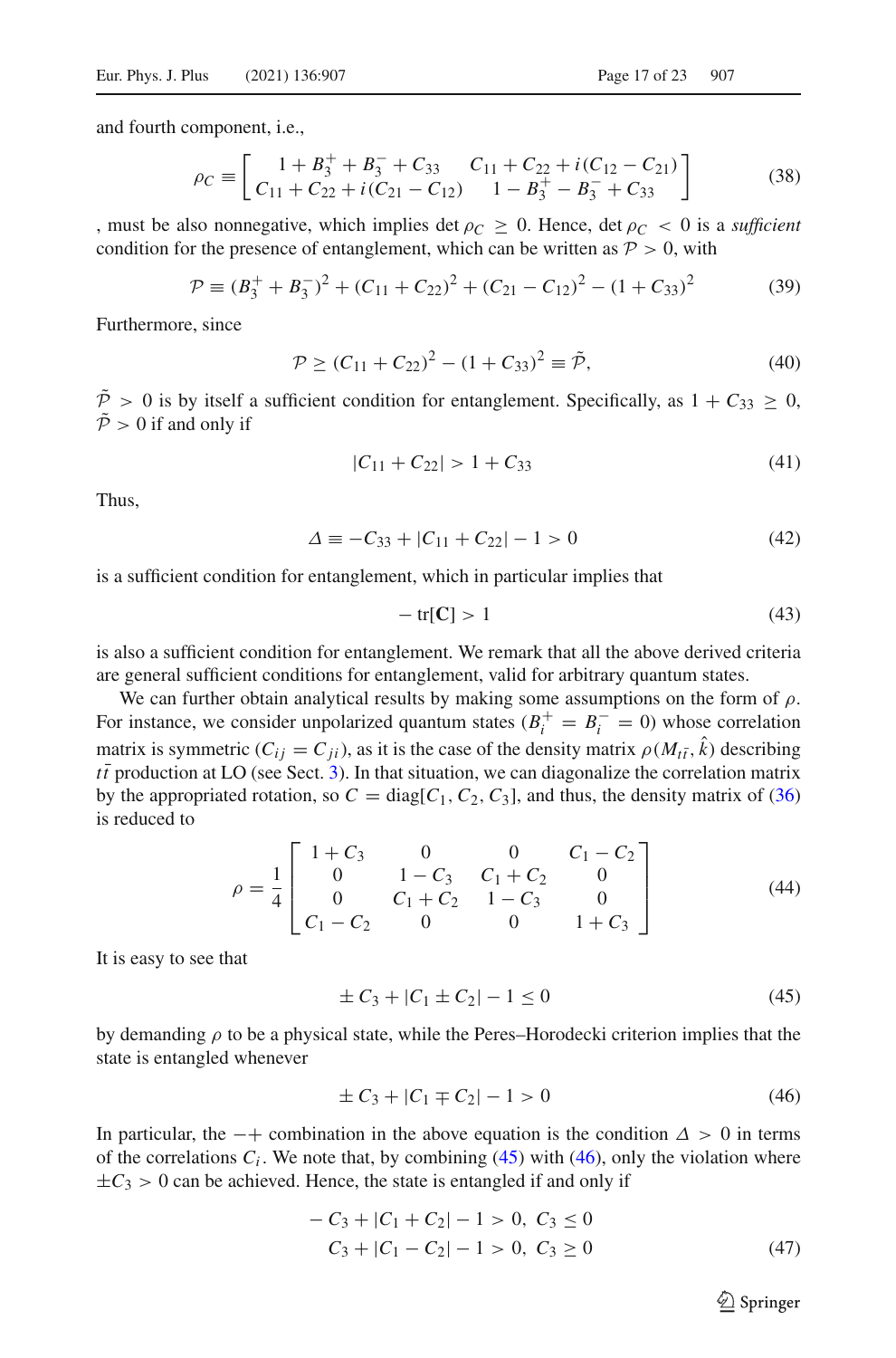In the particular case of [\(44\)](#page-16-3) where  $\rho$  is real and unpolarized, the concurrence can be also analytically computed from its definition, Eq. [\(4\)](#page-2-3). Since  $\tilde{\rho} = \rho$  if  $\rho$  is real and unpolarized,  $C(\rho) = \rho$ , and then, we only need to obtain the eigenvalues of  $\rho$ , which are  $\frac{1}{4}(1 + C_3 \pm C_4)$  $|C_1 - C_2|$ ,  $\frac{1}{4}(1 - C_3 \pm |C_1 + C_2|)$ . Moreover, since

$$
\sum_{i} \lambda_i = 1,\tag{48}
$$

the concurrence is just  $C[\rho] = \max(2\lambda_1 - 1, 0)$ , with  $2\lambda_1 - 1 = (\pm C_3 + |C_1 \mp C_2| - 1)/2$ . By noting the analogy with [\(46\)](#page-16-2), we finally arrive at

$$
C[\rho] = \frac{1}{2} \max[-C_3 + |C_1 + C_2| - 1, 0], \ C_3 \le 0
$$
  

$$
C[\rho] = \frac{1}{2} \max[C_3 + |C_1 - C_2| - 1, 0], \ C_3 \ge 0
$$
 (49)

which is completely equivalent to the entanglement criterion in  $(47)$ .

Another useful example is provided by the particular case in which there is invariance under rotations along a certain axis, which can be chosen without loss of generality along the third component of the spin. This is the situation of the quantum state of the  $t\bar{t}$  pair after averaging over all top directions (see Sect. [4\)](#page-9-0). In that case, the spin polarizations must be along the symmetry *z*-axis,  $B_i^{\pm} = B_z^{\pm} \delta_{i3}$ , and the correlation matrix is diagonal,  $C_{ij} = \delta_{ij} C_j$ , with eigenvalues  $C_1 = C_2 = C_\perp$  and  $C_3 = C_z$ . The Peres–Horodecki criterion is then equivalent to the condition

$$
4C_{\perp}^{2} + (B_{z}^{+} + B_{z}^{-})^{2} - (1 + C_{z})^{2} > 0
$$
\n<sup>(50)</sup>

In particular, for an unpolarized quantum state,

<span id="page-17-0"></span>
$$
\delta \equiv -C_z + 2|C_\perp| - 1 > 0 \tag{51}
$$

is a necessary and sufficient condition for entanglement, while for  $B_z^{\pm} \neq 0$ ,  $\delta > 0$  is just a sufficient condition.

#### **B Leading-order calculation of the spin density matrix**

We detail here the computation of the spin density matrix of the  $t\bar{t}$  pair at LO. For that purpose, we review the main results about spin correlations of  $t\bar{t}$  pairs, which can be found in the usual literature on the topic [\[28](#page-21-11),[29](#page-21-12)[,31,](#page-21-5)[34](#page-21-13)[–36](#page-21-7)] and are needed for the computation of  $\rho(M_{t\bar{t}}, k)$ . In particular, as mentioned in the main text, at LO only 5 parameters are needed to characterize the production spin density matrix in the helicity basis:  $\tilde{A}$ ,  $\tilde{C}_{kk}$ ,  $\tilde{C}_{nn}$ ,  $\tilde{C}_{rr}$ ,  $\tilde{C}_{kr}$ . The values of these coefficients for the partonic production spin density matrices  $R<sup>I</sup>$  are well known [\[28,](#page-21-11)[29](#page-21-12)[,34\]](#page-21-13). Specifically, for  $I = q\bar{q}$ ,

<span id="page-17-1"></span>
$$
\tilde{A}^{q\bar{q}} = F_q (2 - \beta^2 \sin^2 \Theta)
$$
  
\n
$$
\tilde{C}_{rr}^{q\bar{q}} = F_q (2 - \beta^2) \sin^2 \Theta
$$
  
\n
$$
\tilde{C}_{m\bar{q}}^{q\bar{q}} = -F_q \beta^2 \sin^2 \Theta
$$
  
\n
$$
\tilde{C}_{kk}^{q\bar{q}} = F_q (2 \cos^2 \Theta + \beta^2 \sin^2 \Theta)
$$
  
\n
$$
\tilde{C}_{rk}^{q\bar{q}} = \tilde{C}_{kr}^{q\bar{q}} = F_q \sqrt{1 - \beta^2} \sin 2\Theta
$$
\n(52)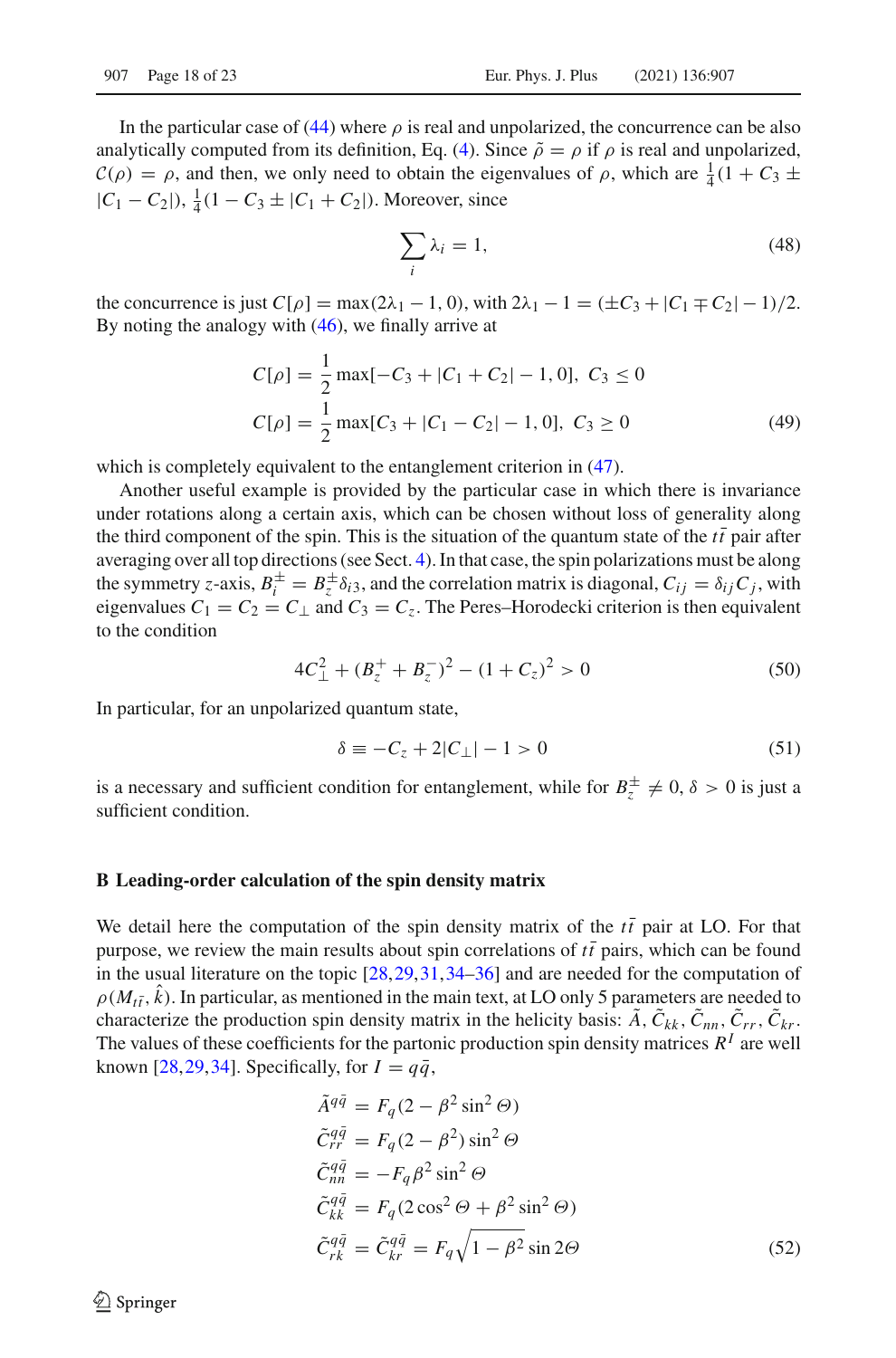while, for  $I = gg$ ,

<span id="page-18-0"></span>
$$
\tilde{A}^{gg} = F_g(\Theta) \left[ 1 + 2\beta^2 \sin^2 \Theta - \beta^4 (1 + \sin^4 \Theta) \right]
$$
  
\n
$$
\tilde{C}_{rr}^{gg} = -F_g(\Theta) \left[ 1 - \beta^2 (2 - \beta^2) (1 + \sin^4 \Theta) \right]
$$
  
\n
$$
\tilde{C}_{nn}^{gg} = -F_g(\Theta) \left[ 1 - 2\beta^2 + \beta^4 (1 + \sin^4 \Theta) \right]
$$
  
\n
$$
\tilde{C}_{kk}^{gg} = -F_g(\Theta) \left[ 1 - \beta^2 \frac{\sin^2 2\Theta}{2} - \beta^4 (1 + \sin^4 \Theta) \right]
$$
  
\n
$$
\tilde{C}_{rk}^{gg} = F_g(\Theta) \sqrt{1 - \beta^2} \beta^2 \sin 2\Theta \sin^2 \Theta
$$
\n(53)

where the normalization factors  $F_q$ ,  $F_g(\Theta)$  are

$$
F_q = \frac{1}{18}, \ F_g(\Theta) = \frac{7 + 9\beta^2 \cos^2 \Theta}{192(1 - \beta^2 \cos^2 \Theta)^2}
$$
(54)

The production spin density matrix *R* is computed in terms of the matrices  $R^I$  as in Eq. [\(15\)](#page-5-3), using the computed luminosity functions  $L^I(M_{t\bar{t}})$ . Finally, the actual spin density matrices  $\rho^I$ ,  $\rho$  are obtained by normalizing  $R^I$ , R to have unit trace, respectively.

#### **C Angular averaging**

We compute here the distributions and correlations resulting from averaging over the angular coordinates. We first characterize the angular-averaged production spin density matrix

$$
R_{\Omega}(M_{t\bar{t}}) = \frac{1}{4\pi} \int d\Omega \ R(M_{t\bar{t}}, \hat{k}) \tag{55}
$$

Specifically, we begin by computing the partonic matrices  $R^I_{\Omega}(M_{t\bar{t}})$  since they can be ana-lytically found from [\(52\)](#page-17-1), [\(53\)](#page-18-0). They are characterized by 3 parameters:  $\tilde{A}^I(M_{t\bar{t}})$ ,  $\tilde{C}^I_{\perp}(M_{t\bar{t}})$ and  $\tilde{C}_z^I(M_{t\bar{t}}), \tilde{A}^I(M_{t\bar{t}})$  being simply the angular average of  $\tilde{A}^I(M_{t\bar{t}}, \hat{k})$ .

Regarding the computation of the spin correlation matrix, after averaging over the azimuth, we are left with a diagonal matrix in the  $\{\hat{x}, \hat{y}, \hat{z}\}$  beam basis. The polar integrals in  $\Theta$ , for  $I = q\bar{q}$ , are polynomials in  $t = \cos \Theta$ , easily solvable as  $d\Theta \sin \Theta = dt$ ; in terms of sin  $\Theta$ , we deal with integrals of the form

$$
F_n \equiv \int_0^{\frac{\pi}{2}} d\Theta \sin^n \Theta = \frac{\Gamma\left(\frac{n+1}{2}\right)}{\Gamma\left(\frac{n+2}{2}\right)} \frac{\sqrt{\pi}}{2}
$$
(56)

from where we find

$$
\tilde{A}^{q\bar{q}}(M_{t\bar{t}}) = \frac{1}{9} \left[ 1 - \frac{\beta^2}{3} \right]
$$
  
\n
$$
C_{\perp}^{q\bar{q}}(M_{t\bar{t}}) = \frac{2}{135} f(\beta)
$$
  
\n
$$
C_{z}^{q\bar{q}}(M_{t\bar{t}}) = \frac{1}{9} \left[ 1 - \frac{\beta^2}{3} - \frac{4}{15} f(\beta) \right]
$$
  
\n
$$
f(\beta) = \frac{\left( 1 - \sqrt{1 - \beta^2} \right)^2}{2}
$$
\n(57)

 $\hat{\mathfrak{D}}$  Springer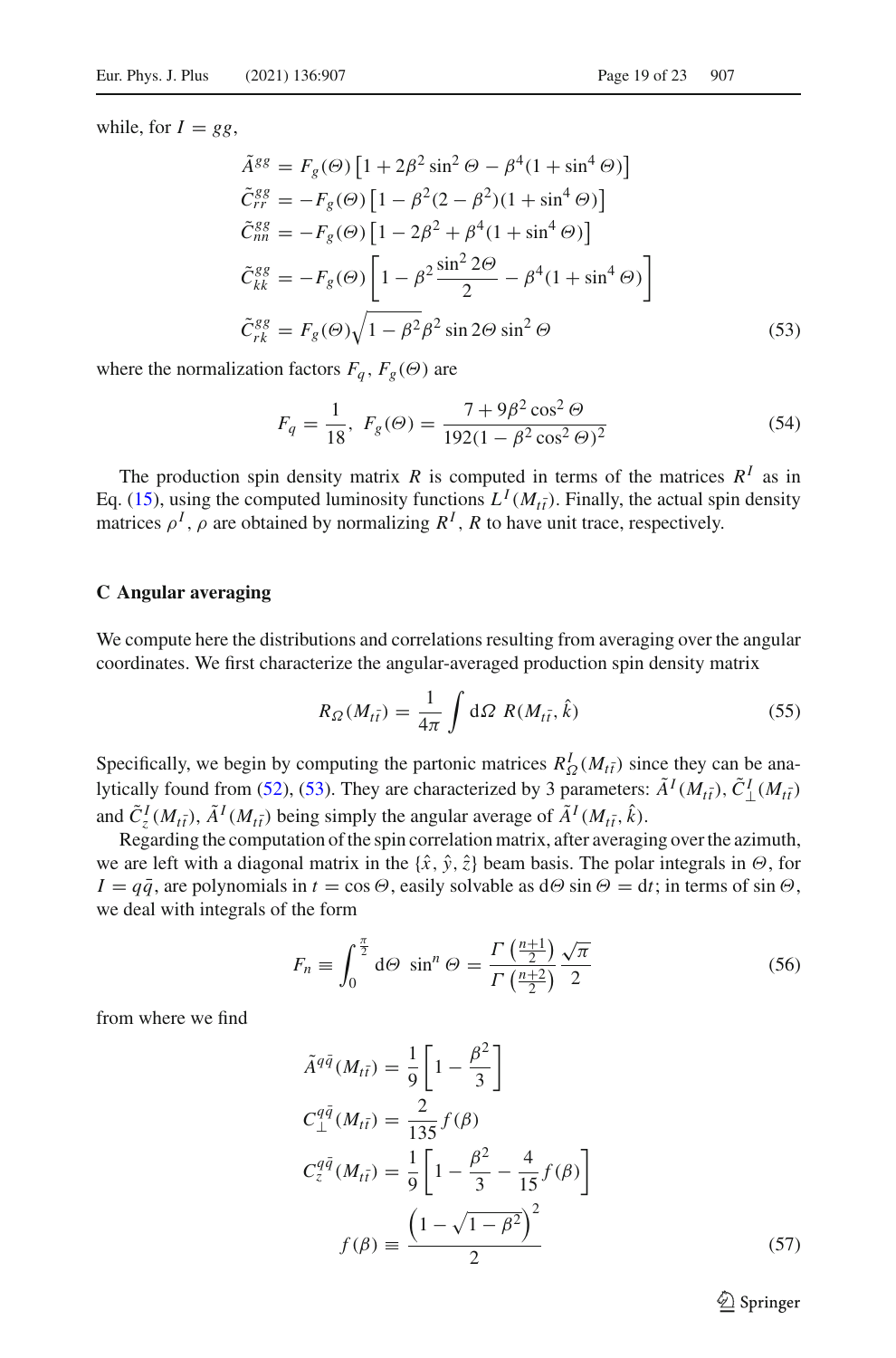On the other hand, the angular averages for *gg* processes are a little more involved. It is seen that all the appearing integrals can be put in terms of  $K_{n,2}(\beta)$ , with

$$
K_{n,m}(x) \equiv \int_{-x}^{x} dz \; \frac{z^{2n}}{(1-z^2)^m}
$$
 (58)

The above integral satisfies the following recursion relations

$$
K_{n,m}(x) = K_{n-1,m}(x) - K_{n-1,m-1}(x), K_{n,0}(x) = 2\frac{x^{2n+1}}{2n+1}
$$
  
\n
$$
K_{0,m}(x) = \frac{1}{2(m-1)} \left[ \frac{2x}{(1-x^2)^{m-1}} + (2m-3)K_{0,m-1}(x) \right], m > 1
$$
  
\n
$$
K_{0,1}(x) = 2 \operatorname{atanh}(x)
$$
\n(59)

from which we arrive at

$$
K_{n,1}(x) = K_{n-1,1}(x) - K_{n-1,0}(x) = 2 \left[ \operatorname{atanh}(x) - \sum_{k=0}^{n-1} \frac{x^{2k+1}}{2k+1} \right]
$$
  

$$
K_{n,2}(x) = K_{n-1,2}(x) - K_{n-1,1}(x) = \frac{x}{1-x^2} - (2n-1)\operatorname{atanh}(x) + \sum_{k=0}^{n-2} \frac{2(n-1-k)}{2k+1} x^{2k+1}
$$
(60)

With the help of these results, we find that

$$
\tilde{A}^{gg}(M_{t\bar{t}}) = \frac{1}{192} \left[ -59 + 31\beta^2 + (66 - 36\beta^2 + 2\beta^4) \frac{\text{atanh}(\beta)}{\beta} \right]
$$
  
\n
$$
C_{\perp}^{gg}(M_{t\bar{t}}) = \frac{1 - \beta^2}{192} \left[ 9 - 16 \frac{\text{atanh}(\beta)}{\beta} \right] + g(\beta)
$$
  
\n
$$
C_{z}^{gg}(M_{t\bar{t}}) = \frac{1}{192} \left[ -109 + 49\beta^2 + (102 - 72\beta^2 + 2\beta^4) \frac{\text{atanh}(\beta)}{\beta} \right] - 2g(\beta)
$$
  
\n
$$
g(\beta) \equiv \frac{f(\beta)}{96\beta^4} \left[ 49 - \frac{149}{3}\beta^2 + \frac{24}{5}\beta^4 - (17\beta^4 - 66\beta^2 + 49) \frac{\text{atanh}(\beta)}{\beta} \right] \tag{61}
$$

Similar considerations arise when computing the angular average of the expectation value of the spin correlations in the helicity basis [see [\(12\)](#page-4-0)], obtaining for  $I = q\bar{q}$ 

<span id="page-19-0"></span>
$$
\tilde{C}_{rr}^{q\bar{q}}(M_{t\bar{t}}) = \frac{(2-\beta^2)}{27}
$$
\n
$$
\tilde{C}_{nn}^{q\bar{q}}(M_{t\bar{t}}) = -\frac{\beta^2}{27}
$$
\n
$$
\tilde{C}_{kk}^{q\bar{q}}(M_{t\bar{t}}) = \frac{1+\beta^2}{27}
$$
\n(62)

and for  $I = gg$ 

<span id="page-19-1"></span>
$$
\tilde{C}_{rr}^{gg}(M_{t\bar{t}}) = -\frac{1}{192} \left[ 87 - 31\beta^2 + 66 \frac{\frac{\text{atanh}(\beta)}{\beta} - 1}{\beta^2} - (102 - 38\beta^2 + 2\beta^4) \frac{\text{atanh}(\beta)}{\beta} \right]
$$

$$
\tilde{C}_{nn}^{gg}(M_{t\bar{t}}) = -\frac{1}{192} \left[ 41 - 31\beta^2 - (34 - 36\beta^2 + 2\beta^4) \frac{\text{atanh}(\beta)}{\beta} \right]
$$

 $\hat{Z}$  Springer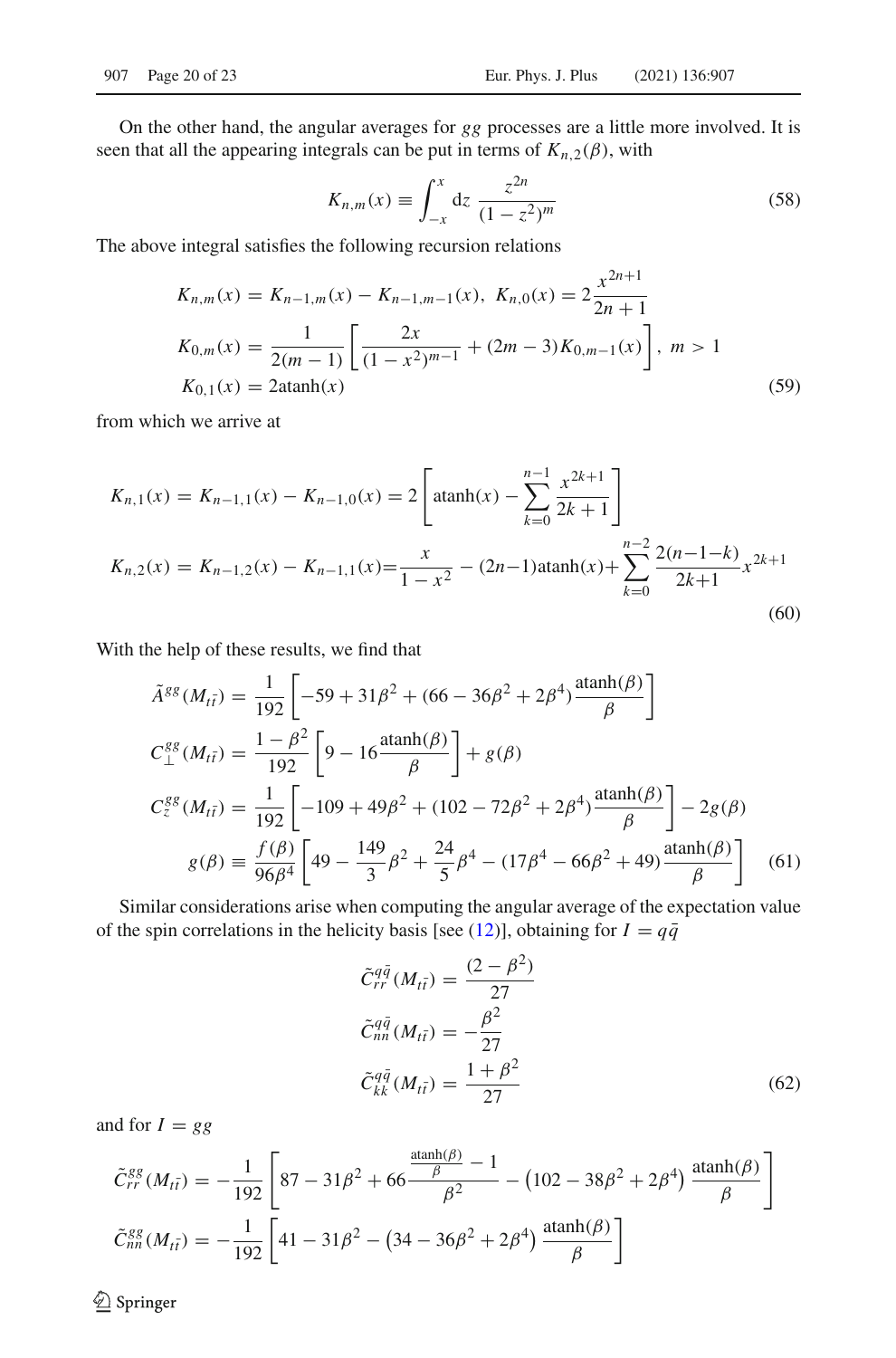$$
\tilde{C}_{kk}^{gg}(M_{t\bar{t}}) = -\frac{1}{192} \left[ -37 + 31\beta^2 - 66 \frac{\frac{\text{atanh}(\beta)}{\beta} - 1}{\beta^2} + \left( 66 - 34\beta^2 + 2\beta^4 \right) \frac{\text{atanh}(\beta)}{\beta} \right] \tag{63}
$$

We note that the resulting matrix  $\tilde{C}_{ij}^I(M_{t\bar{t}})$  in the helicity basis is also diagonal after the angular averaging since  $\tilde{C}_{kr}^I(M_{t\bar{t}})$  vanishes at LO.

The total angular-averaged production spin density matrix  $R_{\Omega}(M_{t\bar{t}})$  is computed in terms of its partonic counterparts from [\(15\)](#page-5-3). Finally, the associated quantum state and spin correlations will be simply given by

$$
\rho_{\Omega}(M_{t\bar{t}}) = \frac{R_{\Omega}(M_{t\bar{t}})}{4\tilde{A}(M_{t\bar{t}})}, \ C_{ij}(M_{t\bar{t}}) = \frac{\tilde{C}_{ij}(M_{t\bar{t}})}{4\tilde{A}(M_{t\bar{t}})}
$$
(64)

#### **References**

- <span id="page-20-0"></span>1. A. Einstein, B. Podolsky, N. Rosen, Can quantum mechanical description of physical reality be considered complete? Phys. Rev. **47**, 777–780 (1935)
- 2. E. Schrodinger, Discussion of probability relations between separated systems. Proc. Camb. Philos. Soc. **31**(4), 555 (1935)
- <span id="page-20-1"></span>3. J.S. Bell, On the Einstein–Podolsky–Rosen paradox. Phys. Phys. Fizika **1**, 195–200 (1964)
- <span id="page-20-2"></span>4. A. Aspect, P. Grangier, G. Roger, Experimental realization of einstein-podolsky-rosen-bohm gedankenexperiment: A new violation of bell's inequalities. Phys. Rev. Lett. **49**, 91–94 (1982)
- <span id="page-20-3"></span>5. E. Hagley, X. Maître, G. Nogues, C. Wunderlich, M. Brune, J.M. Raimond, S. Haroche, Generation of Einstein–Podolsky–Rosen pairs of atoms. Phys. Rev. Lett. **79**, 1–5 (1997)
- <span id="page-20-4"></span>6. M. Matthias Steffen, R.C. Ansmann, N.K. Bialczak, R. Erik Lucero, M.N. McDermott, E.M. Weig, A.N. Cleland, J.M. Martinis, Measurement of the entanglement of two superconducting qubits via state tomography. Science **313**(5792), 1423–1425 (2006)
- <span id="page-20-5"></span>7. A. Go et al., Measurement of EPR-type flavour entanglement in Upsilon(4S) –> B0 anti-B0 decays. Phys. Rev. Lett. **99**, 131802 (2007)
- <span id="page-20-6"></span>8. J.A. Formaggio, D.I. Kaiser, M.M. Murskyj, T.E. Weiss, Violation of the Leggett–Garg inequality in neutrino oscillations. Phys. Rev. Lett. **117**, 050402 (2016)
- <span id="page-20-7"></span>9. J. Steinhauer, Observation of quantum hawking radiation and its entanglement in an analogue black hole. Nat. Phys. **12**(10), 959 (2016)
- <span id="page-20-8"></span>10. W. Pfaff, T.H. Taminiau, L. Robledo, H. Bernien, M. Markham, D.J. Twitchen, R. Hanson, Demonstration of entanglement-by-measurement of solid-state qubits. Nat. Phys. **9**(1), 29 (2013)
- <span id="page-20-9"></span>11. K. Lee, M. Sprague, B. Sussman, J. Nunn, in *Entangling macroscopic diamonds at room temperature*, vol. 334, ed. by N. Langford, X.-Min. Jin, T. Champion, K. Patrick Michelberger, D.E. Reim, D. Jaksch, I. Walmsley Science (New York, N.Y.) , pp. 1253–6,12 (2011)
- <span id="page-20-10"></span>12. B. Hensen, H. Bernien, A.E. Dréau, A. Reiserer, N. Kalb, M.S. Blok, J. Ruitenberg, R.F.L. Vermeulen, R.N. Schouten, C. Abellán et al., Loophole-free bell inequality violation using electron spins separated by 1.3 kilometres. Nature **526**(7575), 682 (2015)
- <span id="page-20-11"></span>13. M. Giustina, M.A.M. Versteegh, S. Wengerowsky, J. Handsteiner, A. Hochrainer, K. Phelan, F. Steinlechner, J. Kofler, J. Larsson, C. Abellán, W. Amaya, V. Pruneri, M.W. Mitchell, J. Beyer, T. Gerrits, A.E. Lita, L.K. Shalm, S.W. Nam, T. Scheidl, R. Ursin, B. Wittmann, A. Zeilinger, Significant-loophole-free test of bell's theorem with entangled photons. Phys. Rev. Lett. **115**, 250401 (2015)
- <span id="page-20-12"></span>14. V. Giovannetti, S. Lloyd, L. Maccone, Quantum-enhanced measurements: Beating the standard quantum limit. Science **306**(5700), 1330–1336 (2004)
- 15. D. Bouwmeester, J.-W. Pan, K. Mattle, M. Eibl, H. Weinfurter, A. Zeilinger, Experimental quantum teleportation. Nature **390**(6660), 575 (1997)
- <span id="page-20-13"></span>16. M.A. Nielsen, I.L. Chuang, *Quantum Computation and Quantum Information* (Cambridge Series on Information and the Natural Sciences Cambridge University Press, Cambridge, 2000)
- <span id="page-20-14"></span>17. A. Bramon, G. Garbarino, Novel bell's inequalities for entangled  $k^0\overline{k}^0$  pairs. Phys. Rev. Lett. **88**, 040403 (2002)
- 18. Yu. Shi, Entanglement in relativistic quantum field theory. Phys. Rev. D **70**, 105001 (2004)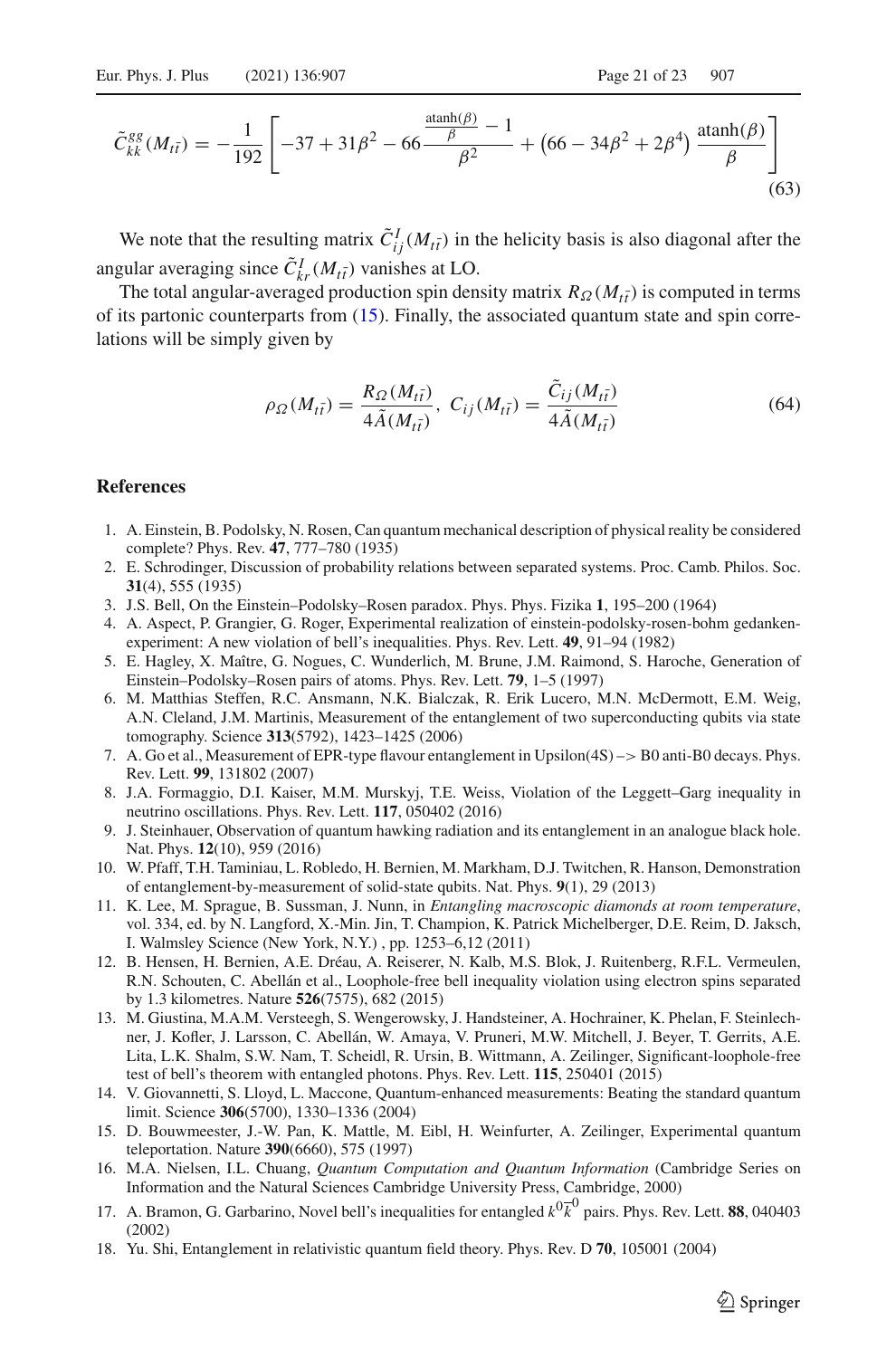- 19. B. Kayser, R.G. Joachim Kopp, H. Robertson, P. Vogel, Theory of neutrino oscillations with entanglement. Phys. Rev. D **82**, 093003 (2010)
- <span id="page-21-0"></span>20. A. Cervera-Lierta, J.I. Latorre, J. Rojo, L. Rottoli, Maximal Entanglement in High Energy Physics. SciPost Phys. **3**, 036 (2017)
- <span id="page-21-1"></span>21. Yu. Shi, J.-C. Yang, Entangled baryons: violation of inequalities based on local realism assuming dependence of decays on hidden variables. Eur. Phys. J. C **80**(2), 116 (2020)
- <span id="page-21-15"></span>22. T. Zhoudunming, D.E. Kharzeev, T. Ullrich, Einstein–Podolsky–Rosen paradox and quantum entanglement at subnucleonic scales. Phys. Rev. Lett. **124**, 062001 (2020)
- 23. G.S. Ramos, M.V.T. Machado, Investigating entanglement entropy at small *x* in DIS off protons and nuclei. Phys. Rev. D **101**, 074040 (2020)
- 24. R. Aoude, M.-Z. Chung, Y. Huang, C.S. Machado, M.-K. Tam, Silence of binary Kerr black holes. Phys. Rev. Lett. **125**, 181602 (2020)
- <span id="page-21-2"></span>25. M. Fabbrichesi, R. Floreanini, and G. Panizzo. Testing bell inequalities at the lhc with top-quark pairs. arXiv preprint [arXiv:2102.11883](http://arxiv.org/abs/2102.11883) (2021)
- <span id="page-21-3"></span>26. M. Tanabashi et al., Review of Particle Physics. Phys. Rev. D **98**(3), 030001 (2018)
- <span id="page-21-4"></span>27. G.L. Kane, G.A. Ladinsky, C.P. Yuan, Using the top quark for testing standard-model polarization and CP predictions. Phys. Rev. D **45**, 124–141 (1992)
- <span id="page-21-11"></span>28. W. Bernreuther, A. Brandenburg, Tracing CP violation in the production of top quark pairs by multiple tev proton-proton collisions. Phys. Rev. D **49**, 4481–4492 (1994)
- <span id="page-21-12"></span>29. W. Bernreuther, M. Flesch, P. Haberl, Signatures of Higgs bosons in the top quark decay channel at hadron colliders. Phys. Rev. D **58**, 114031 (1998)
- 30. W. Bernreuther, A. Brandenburg, Z.G. Si, P. Uwer, Top-quark spin correlations at hadron colliders: predictions at next-to-leading order QCD. Phys. Rev. Lett. **87**, 242002 (2001)
- <span id="page-21-5"></span>31. W. Bernreuther, A. Brandenburg, Z.G. Si, P. Uwer, Top quark pair production and decay at hadron colliders. Nucl. Phys. B **690**(1), 81–137 (2004)
- <span id="page-21-6"></span>32. G. Mahlon, S. Parke, Angular correlations in top quark pair production and decay at hadron colliders. Phys. Rev. D **53**, 4886–4896 (1996)
- 33. S. Parke, Y. Shadmi, Spin correlations in top-quark pair production at e+ e- colliders. Phys. Lett. B **387**(1), 199–206 (1996)
- <span id="page-21-13"></span>34. P. Uwer, Maximizing the spin correlation of top quark pairs produced at the large hadron collider. Phys. Lett. B **609**(3), 271–276 (2005)
- <span id="page-21-14"></span>35. M. Baumgart, B. Tweedie, A new twist on top quark spin correlations. J. High Energy Phys. **2013**(3), 117 (2013)
- <span id="page-21-7"></span>36. W. Bernreuther, D. Heisler, Z.-G. Si, A set of top quark spin correlation and polarization observables for the LHC: Standard model predictions and new physics contributions. J. High Energy Phys. **2015**(12), 1–36 (2015)
- <span id="page-21-8"></span>37. V. Mukhamedovich Abazov et al., Measurement of spin correlation in  $t\bar{t}$  production using a matrix element approach. Phys. Rev. Lett. **107**, 032001 (2011)
- 38. V. Mukhamedovich Abazov et al., Measurement of spin correlation in  $t\bar{t}$  production using dilepton final states. Phys. Lett. **B702**, 16–23 (2011)
- 39. V. Mukhamedovich Abazov Mukhamedovich Abazov et al., Evidence for spin correlation in *tt* ¯production. Phys. Rev. Lett. **108**, 032004 (2012)
- 40. V. Mukhamedovich Abazov Mukhamedovich Abazov et al., Measurement of Spin Correlation between Top and Antitop Quarks Produced in *p*  $\bar{p}$  Collisions at  $\sqrt{s}$  = 1.96 TeV. Phys. Lett. **B757**, 199–206 (2016)
- <span id="page-21-9"></span>41. T. Aaltonen et al., Measurement of  $t\bar{t}$  Spin Correlation in  $p\bar{p}$  Collisions Using the CDF II Detector at the Tevatron. Phys. Rev. D **83**, 031104 (2011)
- <span id="page-21-10"></span>42. G. Aad et al., Observation of spin correlation in  $t\bar{t}$  events from pp collisions at sqrt(s) = 7 TeV using the ATLAS detector. Phys. Rev. Lett. **108**, 212001 (2012)
- 43. G. Aad et al., Measurements of spin correlation in top-antitop quark events from proton-proton collisions at  $\sqrt{s}$  = 7 TeV using the ATLAS detector. Phys. Rev. D  $90(11)$ , 112016 (2014)
- 44. G. Aad et al., Measurement of spin correlation in Top-Antitop Quark events and search for top Squark Pair Production in pp collisions at  $\sqrt{s}$  = 8 TeV Using the ATLAS detector. Phys. Rev. Lett. **114**(14), 142001 (2015)
- 45. G. Aad et al., Measurement of the correlations between the polar angles of leptons from top quark decays in the helicity basis at  $\sqrt{s}$  = 7TeV using the ATLAS detector. Phys. Rev. D **93**(1), 012002 (2016)
- 46. M. Aaboud et al., Measurements of top quark spin observables in  $t\bar{t}$  events using dilepton final states in  $\sqrt{s}$  = 8 TeV pp collisions with the ATLAS detector. JHEP 03, 113 (2017)
- <span id="page-21-16"></span>47. M. Aaboud et al., Measurements of top-quark pair spin correlations in the  $e\mu$  channel at  $\sqrt{s} = 13$  TeV using *pp* collisions in the ATLAS detector. Eur. Phys. J. C **80**(8), 754 (2020)